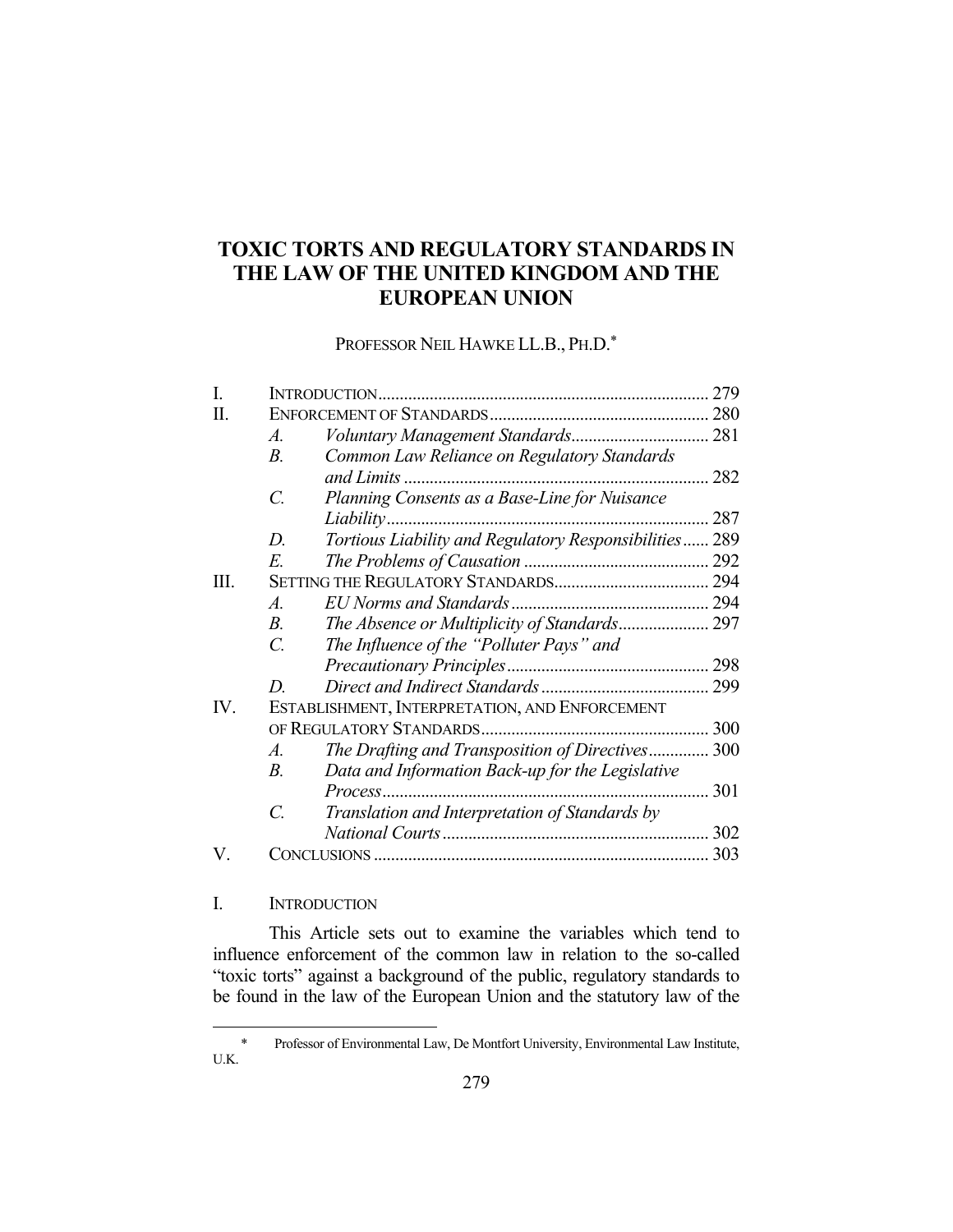United Kingdom. The prime reference point is the common law of nuisance and negligence, as well as the interrelationship between nuisance and negligence. The setting of regulatory standards is a further and related concern of this Article, which will draw on various examples of European Union (EU) environmental-law making. Beyond the standard-setting process, attention will be given to the establishment, interpretation, and enforcement of these regulatory standards.

### II. ENFORCEMENT OF STANDARDS

 At the outset, the critical question is to what extent (if at all) will the court recognize and apply regulatory standards in litigation based on nuisance or negligence or both? There are numerous problems to be considered before any clear view of the variables is possible. These problems are perhaps best represented as questions, as follows: Are the standards contemporary and legally enforceable or merely voluntary and advisory? Are the standards essentially historic? If so, are they appropriate to the contemporary problems thrown up by the litigation? Is there a danger with these so-called "historic" standards that retrospective liability is a possible outcome of litigation? In the case of contemporary statutory requirements, can it be assumed that compliance will give immunity from common law liability? Is there a necessary relationship between a duty of care in negligence and the discharge of regulatory enforcement functions? Finally, what assistance, if any, is to be found in the statutory regulatory framework for the purpose of a decision on causation?

Before these questions can be addressed, it is necessary to look at some of the recent case law. In examining that case law, the objective of course is to identify the courts' treatment of and attitude toward public regulatory standards and limits. Hitherto the common law has often been able only to point to, say, a general freedom to use and exploit unpolluted environmental media.<sup>1</sup> Interestingly, the "older" common law picture is further confused by an insistence that a plaintiff could not complain in a water pollution case "if what the defendants were doing was a natural use of their land."2 That use may of course have been based on voluntary standards, say, of "good" land management, the theme of the first group of cases.

 <sup>1.</sup> *See, e.g.*, Lindley L.J. in the Court of Appeals in *Ballard v. Tomlinson*, [1881-85] All E.R. 688, 693 (Eng. C.A. 1885); *cf*. Lord Brett M.R. in the same case, where he refers to the right to appropriate a water source "in its natural state." *Id.* at 691.

 <sup>2.</sup> *See id*. at 692 (Cotton L.J.).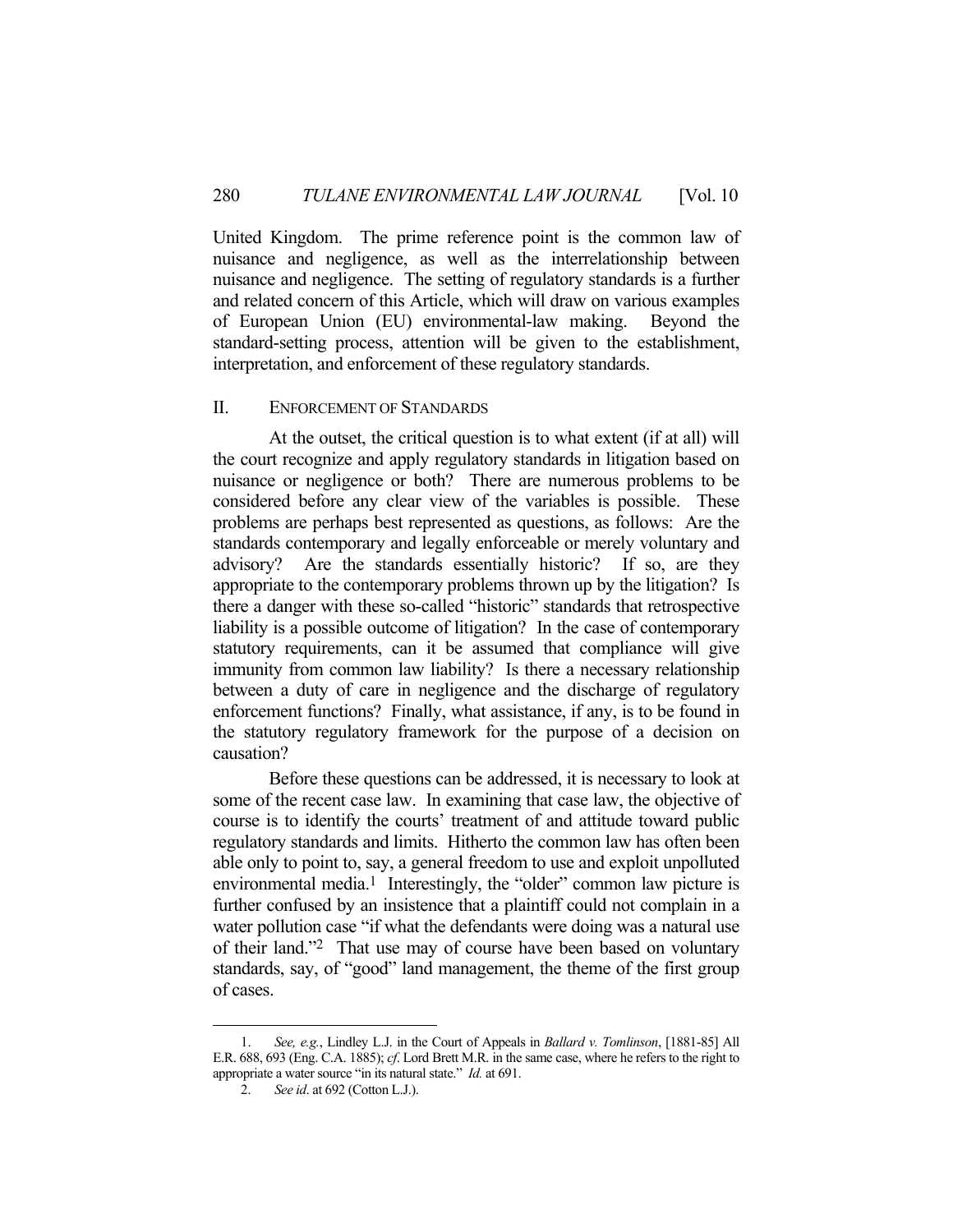#### *A. Voluntary Management Standards*

 In many instances, the court will have nothing other than its own view of what is objectively reasonable in a case of negligence or nuisance. In a recent case of public nuisance, *R. v. Shorrock*, the Court of Appeal sought to clarify the requirements for a conviction for public nuisance.3 Considerable reliance was placed on Lord Wright's judgment in *Sedleigh-Denfield v. O'Callaghan* (a case involving the liability in private nuisance of a landowner to a nuisance created on his land by a trespasser), where he refers to the landowner's *knowledge* of the nuisance *and* his liability "if the nuisance was such that with ordinary care in the management of his property he should have realized the risk of its existence."4 On other occasions the standards may be those drawn from industry-wide prescriptions, as was the case in *Tutton v. A.D. Walter Ltd.*, where the court held that a farmer owed a duty of care to local beekeepers in applying an insecticide.5 The bees' presence in the area of the crop was known, but the farmer failed to comply with published recommendations in favor of spraying when the flowers on the crop were dying down.6 The court held that there had been a breach of the duty of care and that there had been inadequate warning to the beekeepers of the spraying.<sup>7</sup> Interestingly, the judge, Deputy Judge Henry QC, placed the emphasis on the fact that for "the warning envisaged by the code of conduct was a twenty-four-hour warning of spraying . . . [for] basically safe sprays. . . . Dangerous spraying of the kind resorted to would require more notice...."<sup>8</sup> The relevant regulations<sup>9</sup> now incorporate a notice requirement of not less than forty-eight hours for the benefit of beekeepers, but this applies only to aerial applications.10 Unless specific conditions are set in consents relating to pesticides' use in sensitive areas, it seems likely that common law standards will continue to play a potentially important role.

 <sup>3.</sup> R. v. Shorrock, [1993] All E.R. 917, 921, [1994] Q.B. 279, 284 (Eng. C.A. 1993).

 <sup>4.</sup> *See id.* at All E.R. 922, Q.B. 285 (quoting Sedleigh-Denfield v. O'Callaghan, 1940 App. Cas. 880, 905).

 <sup>5.</sup> Tutton v. A.D. Walter Ltd., [1985] 3 All E.R. 757, 766, [1986] Q.B. 61, 76.

 <sup>6.</sup> *See id.* at All E.R. 762, Q.B. 71.

 <sup>7.</sup> *See id.* at All E.R. 767, Q.B. 78.

 <sup>8.</sup> *See id.*

 <sup>9.</sup> Control of Pesticides Regulations, 1986 (S.I. 1986 No. 1510).

 <sup>10.</sup> *See id.* at sched. 4(1)(g).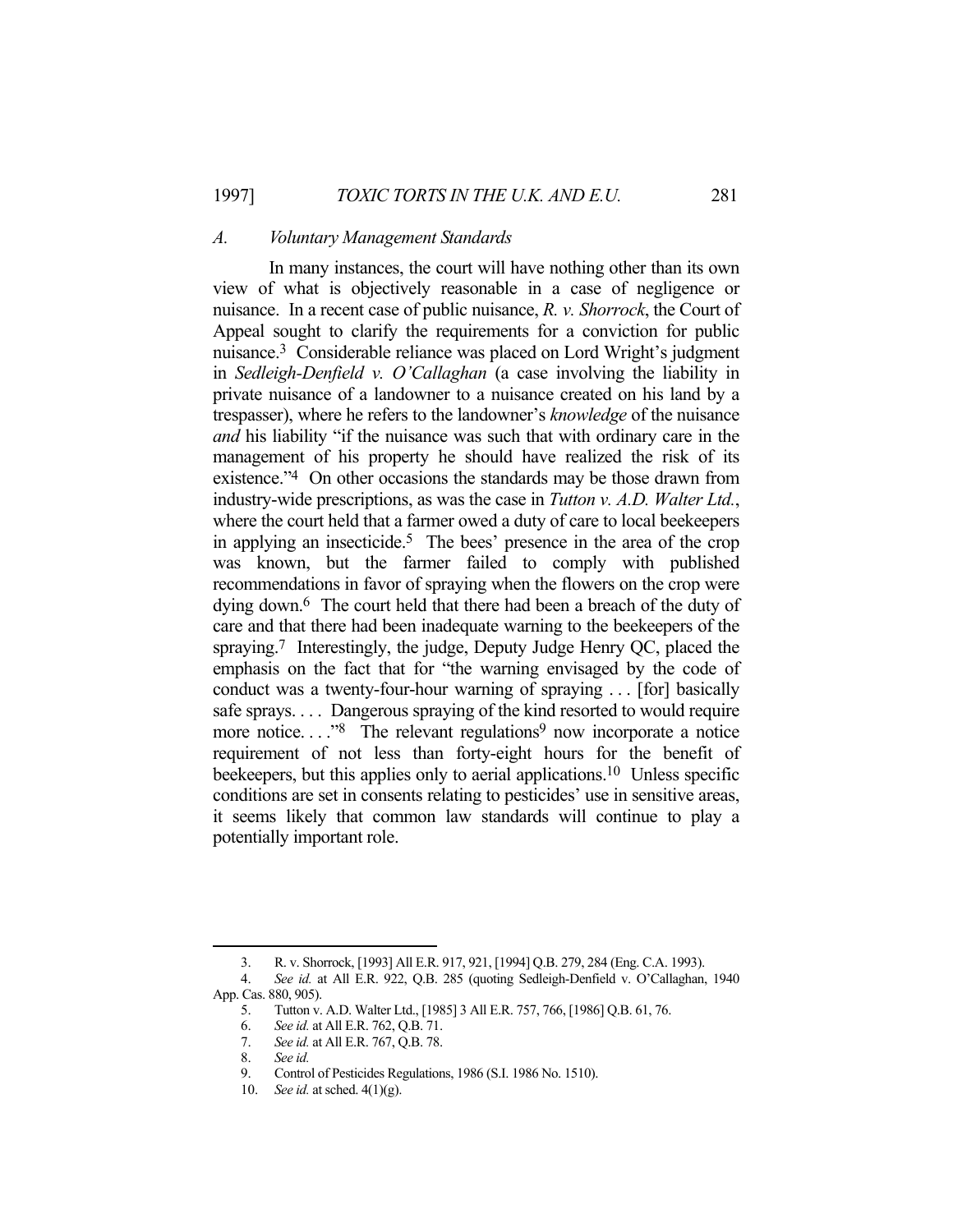#### *B. Common Law Reliance on Regulatory Standards and Limits*

 In *Budden v. B.P. and Shell Oil*, the Court of Appeal struck out various claims arising from what was claimed to be the adverse impact on child health of exposure to vehicle emissions in the inner city.<sup>11</sup> The fact that the petrol companies had complied with statutory regulations on the composition of fuel was decisive. However, Megaw L.J. went on to say that "this is not to say that the courts are bound to hold, where a limit has been prescribed in the interests of safety by statute or statutory regulations, that one who keeps within these limits cannot be guilty of negligence at common law."12

 The encouragement of local authorities' promotion of guide values as a result of European Union air pollution legislation in particular may suggest some circumstances in which there may well be an enforceable duty of care to observe and implement emission limits below formally legislated limits. Guide values are described in a Department of the Environment Circular where it is said that they

> may be used as long term goals although [unlike limit values] they are not mandatory. They can be used in the setting of limits in specially designated zones but there is no requirement for action to be taken where they are exceeded unless zones are designated. The Directive [Directive 80/779 on air quality and smoke and sulfur dioxide emissions] asks that Member States should in the longer term endeavor to move towards these guide values; local authorities should note these objectives and, in those areas where pollution is already below the limit values, may wish to consider whether any further progress towards those guide values is desirable and economically feasible.13

 Ostensibly, compliance with statutory limits should provide immunity from liability, although it is not always clear precisely why. One analogy at the outset might be the defense of statutory authority. For example, whether liability in nuisance will arise may depend on whether any interference with the use and enjoyment of the plaintiff's land is the "inevitable result" of the exercise of statutory powers justifying a

 <sup>11.</sup> Budden v. B.P. & Shell Oil, [1980] J.P.C. 586.

 <sup>12.</sup> *See id*.

 <sup>13.</sup> Circular 11/81 (Welsh Office Circular 18/81), ¶ 27. Circulars are intended to provide administrative guidance to local authorities and others charged with the task of implementing and enforcing the law.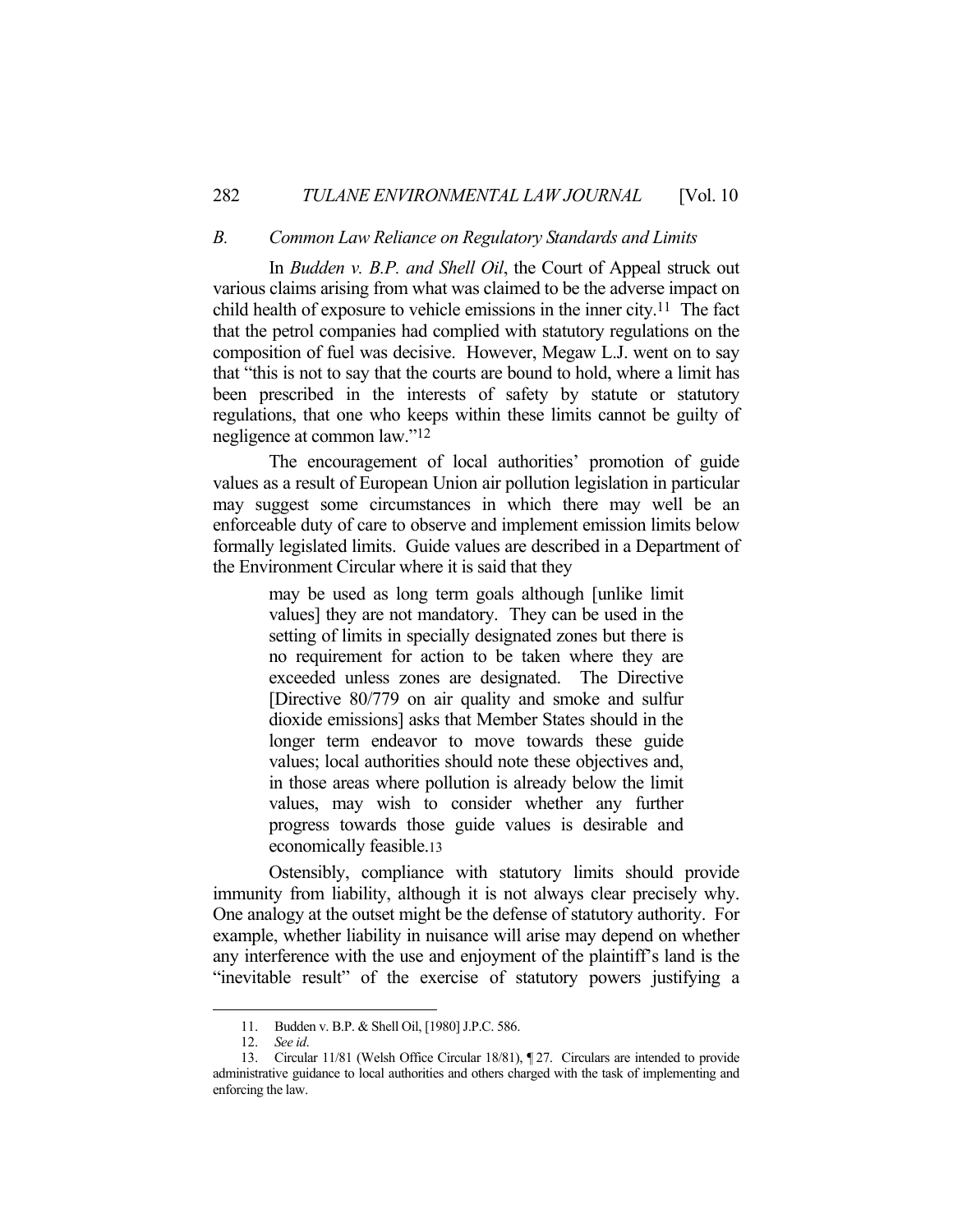particular function.14 This analogy is helpful, at least inasmuch as it points to the causation issue in litigation, a matter which is returned to later. For the moment, though, compliance with statutory limits is the basis for a rather bland assumption that such compliance is a prima facie indicator of reasonableness. However, while that bland assumption may be an accepted working rule in tort litigation in the areas of nuisance, trespass, and breach of statutory duty, it is not necessarily acceptable in negligence cases. Nevertheless, it must be conceded that the apparent symmetry of such an argument is confused on those occasions where the litigation relates to nuisance *and* negligence.

 It is a well-known common law principle that even though a function is authorized by statute, a negligent exercise of that function will attract tortious liability. The same parallels can be drawn in relation to regulatory controls.15 In the Canadian case of *Willis v. F.M.C. Machine and Chemicals Ltd.*, for example, the court was confronted by a pesticide that had been approved under statutory procedures, but it found the manufacturer liable in negligence following damage to a crop of turnips to which the product had been applied.16 In an *obiter* statement, Nicholson J. did not think that federal approval "carr[ied] with it any presumption of no negligence by the manufacturer."17 Furthermore, "[t]he federal authorities may also have been negligent in granting registration to a product before sufficient trial experiment has been conducted."18

 Three further cases merit attention in this section. The first case is *Cambridge Water Co. v. E. Counties Leatherwork Plc.*, where the Court of Appeal was confronted by facts indicating that a statutory water company had purchased a site containing a bore hole from which water could be pumped from a chalk aquifer.19 Initially the water from the bore hole was declared to be wholesome by reference to water-quality standards then extant.20 However, following entry into force of the European Directive 80/778, the water was tested and showed concentrations of organochlorines including tetrachloroethane, a drycleaning solvent much used in the tanning industry for degreasing

 <sup>14.</sup> *See* Allen v. Gulf Oil Ref. Ltd., [1981] All E.R. 353, 367 (H.L. 1981).

 <sup>15.</sup> Dutton v. Bognor Regis U.D.C., [1972] 1 All E.R. 462, 363 (Eng. C.A. 1971).

 <sup>16.</sup> Willis v. F.M.C. Mach. & Chems. Ltd., 68 D.L.R.(3d) 127, 128 (1976).

 <sup>17.</sup> *See id.* at 157.

 <sup>18.</sup> *See id*.

 <sup>19.</sup> Cambridge Water Co. Ltd. v. Eastern Counties Leatherwork Plc., [1994] 1 All E.R. 53

<sup>(</sup>H.L. 1993) (based on strict liability issues only).

 <sup>20.</sup> *See id.* at 55.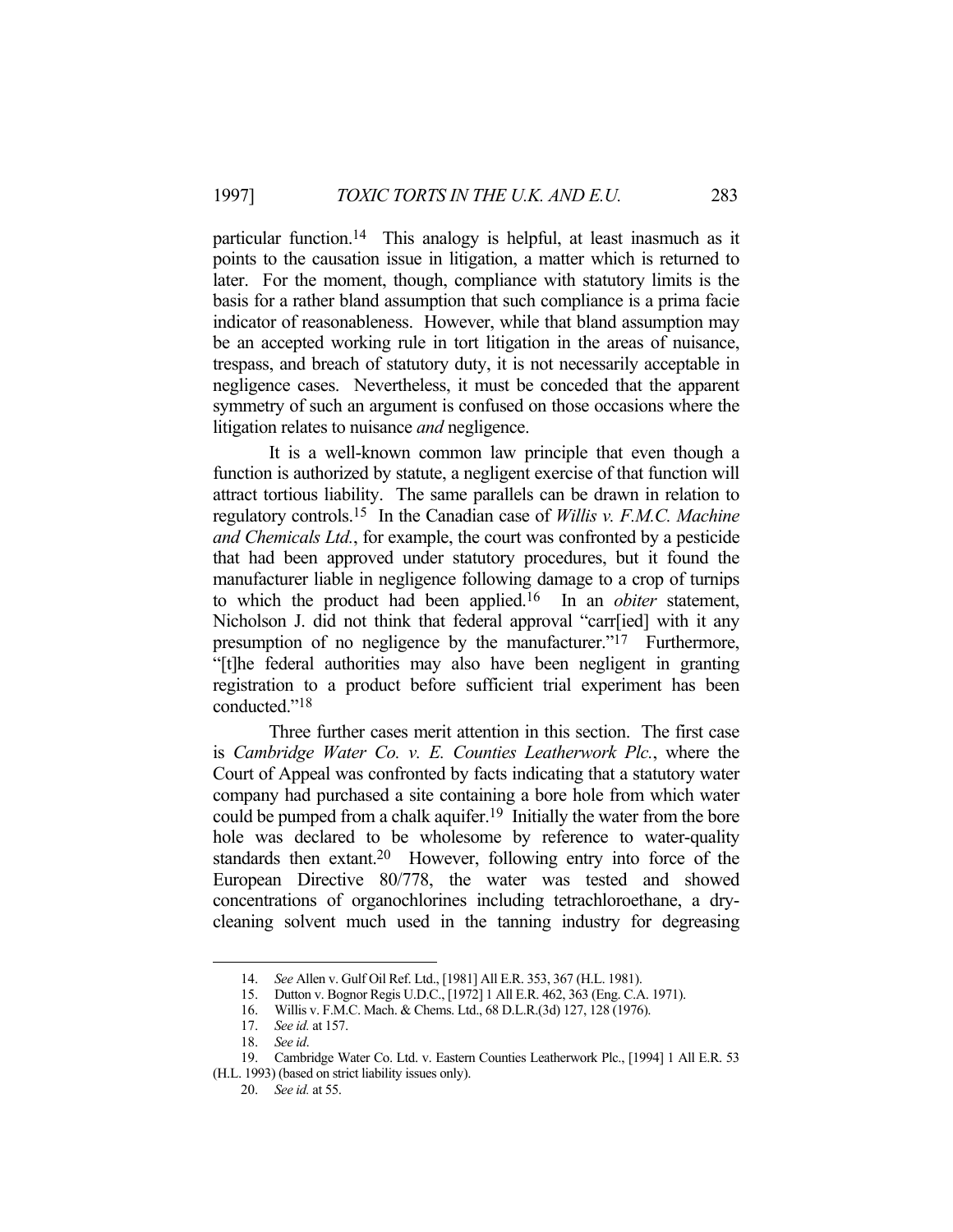sheepskins.<sup>21</sup> The concentrations discovered were well in excess of the limits permitted by the Directive and the regulations transposing them.<sup>22</sup> Thereupon pumping was stopped, and the appellant claimed that the organochlorines had originated in the respondent's industrial premises.23 An injunction and damages were sought in respect of the groundwater pollution which had prevented pumping for the purpose of providing a public water supply.24 Although the decision was reversed in the House of Lords by reference to strict liability principles,25 the Court of Appeal held that insofar as the interference with public water supply was an actionable nuisance, the liability was strict so that there could be liability for "any" damage.26 In so holding, the Court of Appeal refused to attach any importance to the fact that the appellant suffered loss only when quality standards were raised under the influence of the European Community three years after abstraction and many years after the respondent had ceased to spill organochlorines.27 The Court of Appeal had no doubt that, prima facie, wholesomeness of water depends on compliance with European Union water quality standards,<sup>28</sup> even though there may be other factors that are influential in such judgments.29

 The second case is *Margereson and Hancock v. J.W. Roberts Ltd.*, where the plaintiffs claimed damages for personal injury together with consequential losses caused by adverse exposure to asbestos dust generated by the defendant's factory.30 The plaintiffs lived in close proximity to the factory over a varying period of fifty years.31 Neither party worked in the factory, nor did they work elsewhere in contact with asbestos, but both parties contracted mesothelioma.32 The factory used a particularly toxic form of asbestos, chrysolite.33 In this context, a variety of statutory regulations applied to the factory's industrial processes, but evidence before the court suggested that the company had failed to

 <sup>21.</sup> *See id.* at 55-56.

 <sup>22.</sup> *See id.* at 56 (citing Water Supply (Water Quality) Regulations 1989 (S.I. 1989 No.1147)).

 <sup>23.</sup> *See id*.

 <sup>24.</sup> *See id.* at 56-57.

 <sup>25.</sup> *See id.* at 78.

 <sup>26.</sup> *See id.* at 61.

 <sup>27.</sup> *See id.* 

 <sup>28.</sup> *See id*. at 55.

 <sup>29.</sup> *See, e.g.*, McColl v. Strathclyde Regional Council, (1984) J.P.L. 350; Read v. Croydon Corp., [1983] 4 All E.R. 631, 650-53.

 <sup>30.</sup> Margereson v. J.W. Roberts Ltd. (C.A. 1996), *cited in* THE TIMES, April 17, 1996.

 <sup>31.</sup> *See id.*

 <sup>32.</sup> *See id.*

 <sup>33.</sup> *See id.*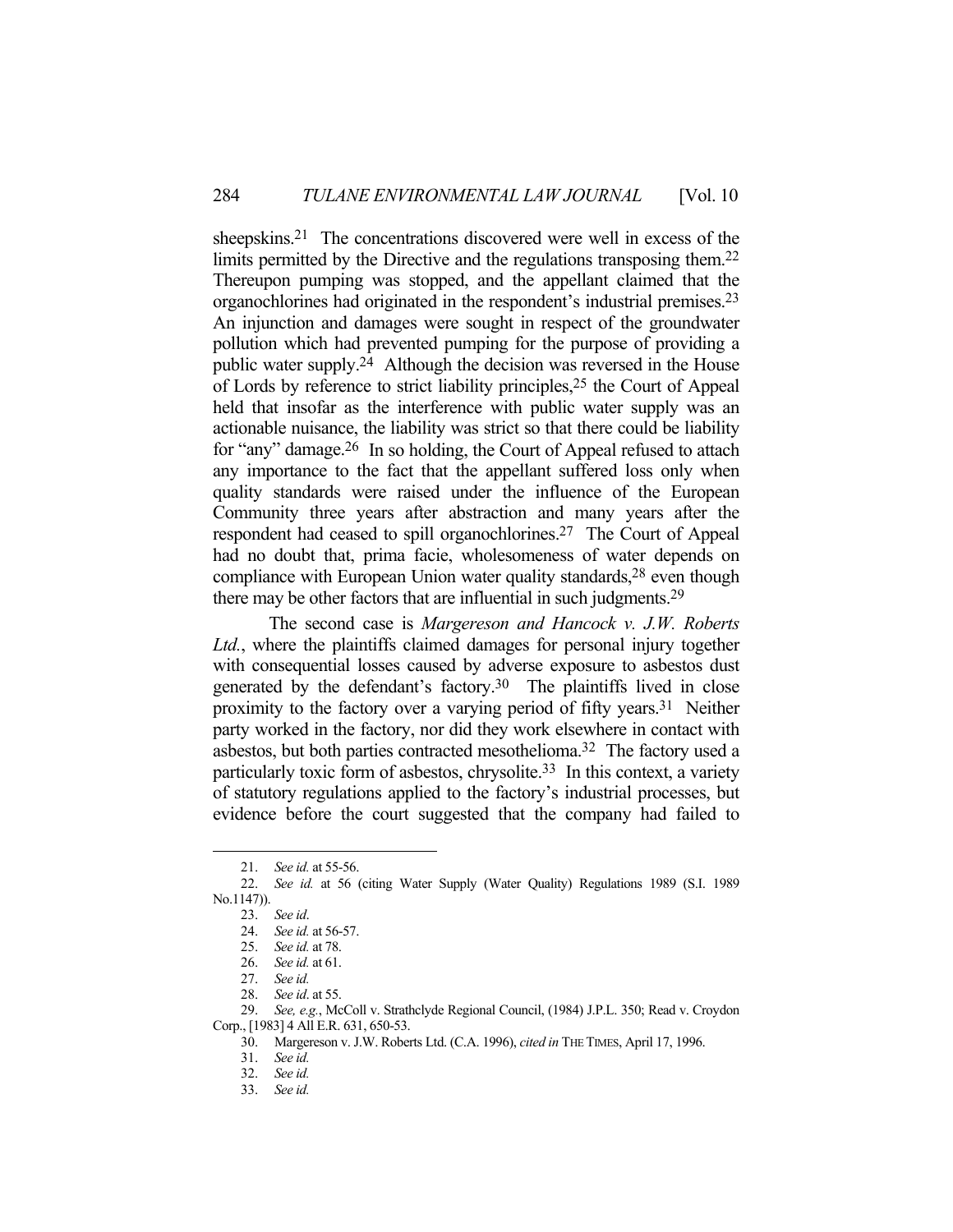comply with those regulations.<sup>34</sup> The claim before the court was based on negligence, nuisance, and strict liability.35 Only the negligence claim was pursued.<sup>36</sup> At first instance the court held that the statutory regulations governing the processes involving asbestos indicated the company's awareness of its dangers to workers and indicated, in turn, that the company should have reasonably foreseen the adverse impact of the dust on those living in close proximity to the factory.<sup>37</sup> It was not necessary, the court held, that the company should be aware of the *precise* effects; the only requirement is that such a defendant should reasonably foresee damage to human health.<sup>38</sup> On that basis, the company was liable to the third parties in respect of the historic contamination.39 In upholding this decision, the Court of Appeal stressed that liability would attach only if the evidence demonstrated that the defendants should reasonably have foreseen a risk of *some* pulmonary injury, not necessarily mesothelioma.40 Furthermore, the information that should have operated on the defendant's corporate mind was in existence long before Margereson was born in 1925.41

 The third case is *Graham v. Re-Chem International Ltd.*, which is worthy of comment if only because it was said to represent the longest single piece of continuous civil litigation in English legal history, running for 198 days and 896 hours in court.42 Mr. Graham, a farmer, is also reported to have been under cross-examination for twenty-seven days.<sup>43</sup> The central issue in the case was a claim that Re-Chem's incinerator had poisoned the Grahams' dairy herd. The case was argued on the basis that PHAHs (PCBs, dioxins, and furans) from the incinerator had caused the poisoning.44 The Grahams argued to the satisfaction of the judge that it was not necessary to prove that the emissions were the sole or even the dominant cause of the injuries to the cattle.<sup>45</sup> It was enough to show, on

 <sup>34.</sup> *See id.*

 <sup>35.</sup> *See id.*

 <sup>36.</sup> *See id.*

 <sup>37.</sup> *See id.*

 <sup>38.</sup> *See id.*

 <sup>39.</sup> *See id.*

 <sup>40.</sup> *See id.*

 <sup>41.</sup> *See id.*

 <sup>42.</sup> Graham v. Re-Chem Int'l Ltd., [1996] Env. L.R. 158 (Q.B.), *available in* LEXIS, Intlaw Library, Engcas file.

 <sup>43.</sup> *See* Patrick Matthews, *Environment: Death on the Farm*, THE GUARDIAN, June 7, 1995 at sec. 4.

 <sup>44.</sup> *See Graham*, [1996] Env. L.R.

 <sup>45.</sup> *See id.*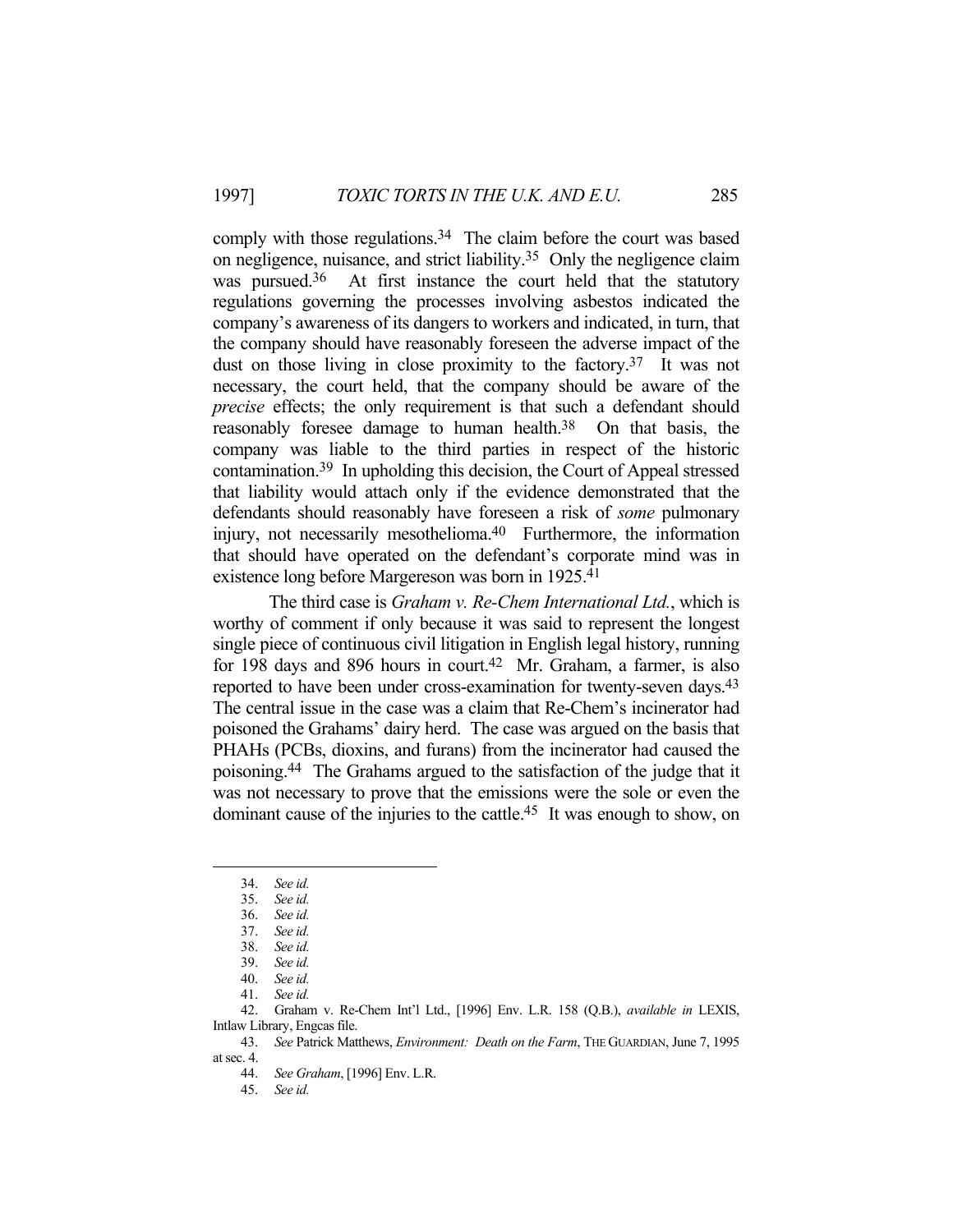a balance of probabilities, that they had materially contributed to that injury.<sup>46</sup>

 Much of the judgment was devoted to rejecting the causal link with PHAHs.<sup>47</sup> The judge pointed to a lack of knowledge on the part of the farmers as a result of which they fed the animals incorrectly, so inducing "fat cow syndrome."48 Perhaps significantly there was no evidence of similar cattle problems on land surrounding the plaintiffs' farm.<sup>49</sup> Although the incinerator had caused a local nuisance, this, according to the judge, was a long way from a conclusion that significant quantities of dioxins and furans had been released.50 The judge also pointed to evidence that inefficiency of operation of the incinerator had left deposits in the immediate locality. Interestingly, the judge, Forbes J., emphasized the role of the regulatory agency and the authorization under which the incinerator was operated, but not by reference to any particular ceiling to which common law liability could be related.51 The authorization was referable to BPM (best practicable means). The judge observed that

> despite . . . various relaxations of the BPM . . . limit, the particulate emission from the . . . plant was continually in excess of [the regulator's] requirements, often by substantial margins ... the fact that [the regulator] permitted the plant to operate in excess of the stipulated levels can only be properly explained by the [fact that the] plant had been built to a less stringent particulate emission limit and [the regulator was] allowing a period of grace for upgrading . . . [the regulator] must have formed the view that the high particulate emission levels, although industrially unacceptable, did not pose a hazard to the environment; otherwise it would have been their clear duty to shut the plant. . . . There is no doubt that Re-Chem was unable to control the particulate emission levels from the . . . plant so as to comply with the limits required by [the regulator], despite the fact that those limits were relaxed throughout what was probably a 10 year period of grace. . . . In my judgment, it is clear that

 <sup>46.</sup> *See id.*

 <sup>47.</sup> *See id.*

 <sup>48.</sup> *See id.*

 <sup>49.</sup> *See id.* 50. *See id.*

 <sup>51.</sup> *See id.*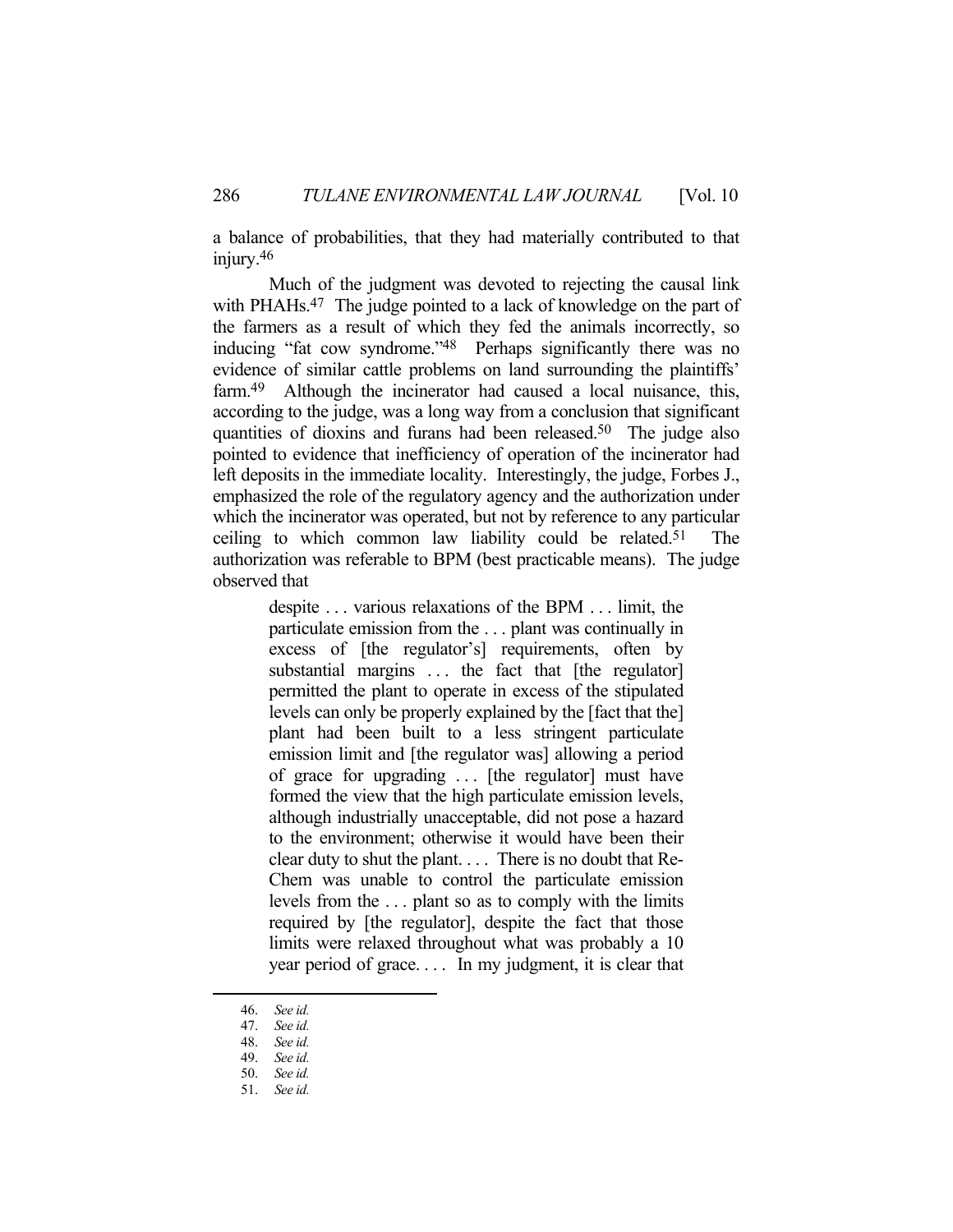[the regulator] would not have acted in this fashion, if the continued operation of the incinerator had been perceived as presenting a risk of significant environmental damage. I accept the submission that the fact that [the regulator] did permit its continued operation does suggest that the incinerator did not actually present such a risk. . . .52

#### *C. Planning Consents as a Base-Line for Nuisance Liability*

 Recent case law addresses the question of the relationship between liability in nuisance and the grant of a planning consent under the Town and Country Planning Act 1990.53 In *Gillingham Borough Council v. Medway (Chatham) Dock Co.*, it was held that a grant of planning permission is analogous to statutory authority to change the character of a locality so that noise (for example) is no longer extraordinary.54 Accordingly, in an action for nuisance, liability will be determined by reference to the circumstances obtaining *after* the completion of the subject development. Subsequently this approach has been doubted by the Court of Appeal in *Wheeler v. J.J. Saunders Ltd. and Another*, where the planning permission related to the construction of two pig-weaning houses.55 In the *Gillingham* case, the planning permission had related to the reopening of a dockyard complex at Chatham.<sup>56</sup> However, in dealing with a case of nuisance by smell, it was said in *Wheeler* by Staughton L.J. "that if this were a case where the buildings were authorized by statute, there would be immunity from any action based on nuisance. But ... the case may be different where one is concerned with planning permission rather than statute."57

 Elsewhere, Peter Gibson L.J. was not prepared "to accept that the principle applied in the *Gillingham* case must be taken to apply to every planning decision. The Court should be slow to acquiesce in the extinction of private rights without compensation as a result of administrative decisions which cannot be appealed and are difficult to challenge."58

 <sup>52.</sup> *See id*.

 <sup>53.</sup> Town and Country Planning Act, 1990 (c 8).

 <sup>54.</sup> Gillingham Borough Council v. Medway (Chatham) Dock Co., [1992] 3 All E.R. 923, 934-35, [1993] Q.B. 343, 359-61 (1992).

 <sup>55.</sup> Wheeler v. J.J. Saunders Ltd., [1995] 2 All E.R. 697, 700.

 <sup>56.</sup> *See Gillingham*, [192] 3 All E.R. at 933.

 <sup>57.</sup> *See Wheeler,* [1995] 2 All E.R. at 706.

 <sup>58.</sup> *See id*. at 711.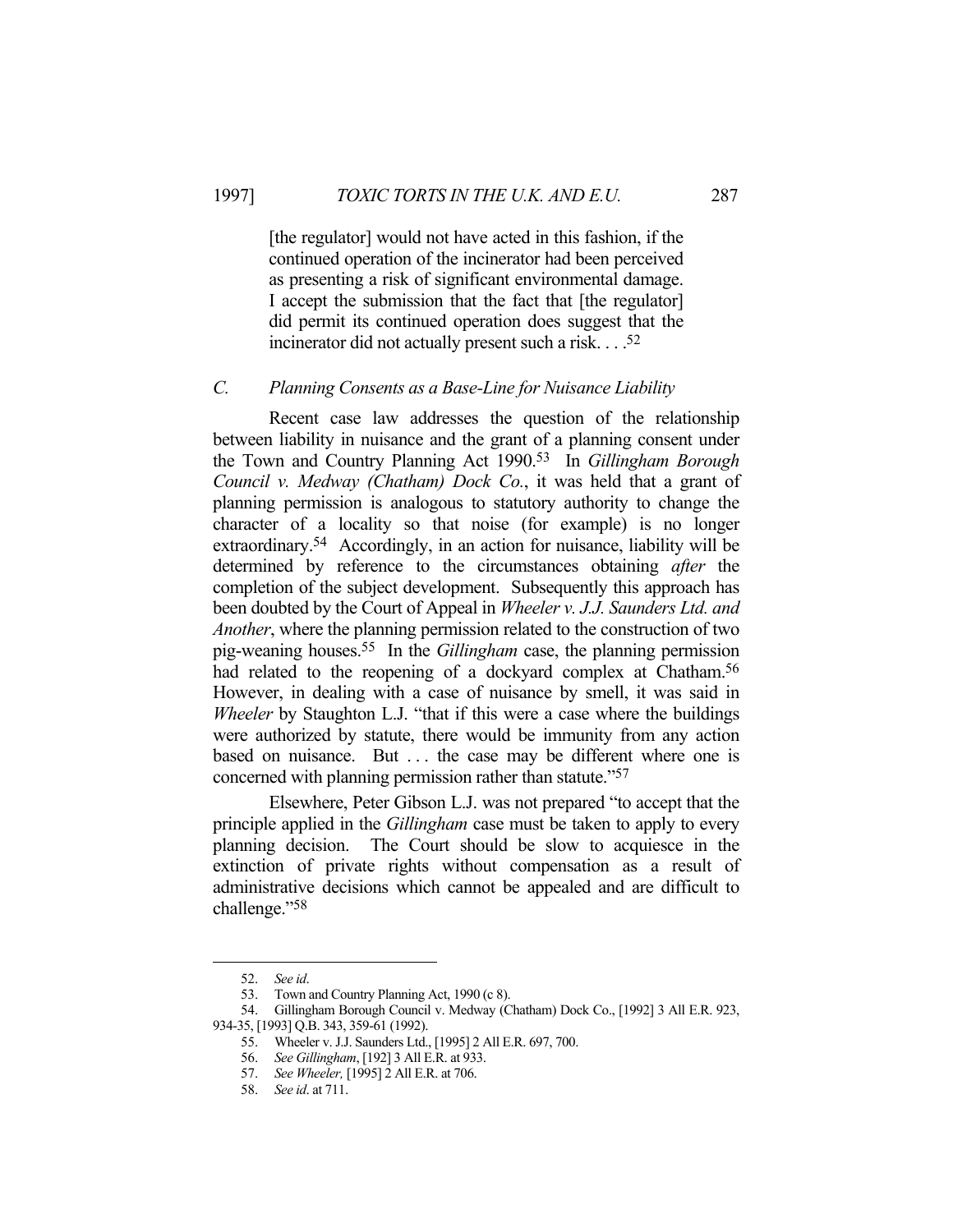Subsequently, in *Hunter v. Canary Wharf Ltd.*, Pill L.J. also addressed the approach adopted by Buckley J. in the *Gillingham* case, as follows:

> If . . . Buckley J was deciding the case on the basis that where planning consent for a development is given and implemented, the question of nuisance will thereafter fall to be decided by reference to a neighborhood with that development and not as it was previously, I have no difficulty with it. The changed character of the area may render innocent the nuisance. If ... Buckley J was purporting to broaden the defence of statutory authority so as to include the authority conferred by a planning permission under delegated powers, I have respectfully to disagree.59

 It is clear, therefore, that a fundamental distinction exists between a mere administrative act (the granting of a planning consent) and a legislative act (the granting of statutory authority). Accordingly, there will be statutory authority in respect of anything which is the inevitable consequence of the authorized activity.60 If, therefore, the prescriptions and requirements of a planning consent, say, for an industrial development overlap with pollution controls, there is at least the potential for some interesting public-law standard and even limit-setting for the purpose of nuisance liability. However, in the U.K., local planning authorities are strongly dissuaded from using planning consents as a means of exerting control over polluting processes, although the division between each area of control is not always easy to see.

 The Royal Commission on Environmental Pollution has observed that

> [I]n deciding applications for industrial development and especially for [prescribed processes under Part I of the Environmental Protection Act relating to air pollution control] local planning authorities sometimes impose planning conditions designed to control air pollution from the plant, even though separate legislation exists for that purpose. This practice is misguided.... It is also confusing and potentially counterproductive in practice: conditions identical to those imposed by the pollution

 <sup>59.</sup> Hunter v. Canary Wharf Ltd., [1996] 1 All E.R. 482, 492 (Eng. C.A. 1995).

 <sup>60.</sup> Allen v. Gulf Oil Ref. Ltd., [1981] 1 All E.R. 367 (H.L. 1961).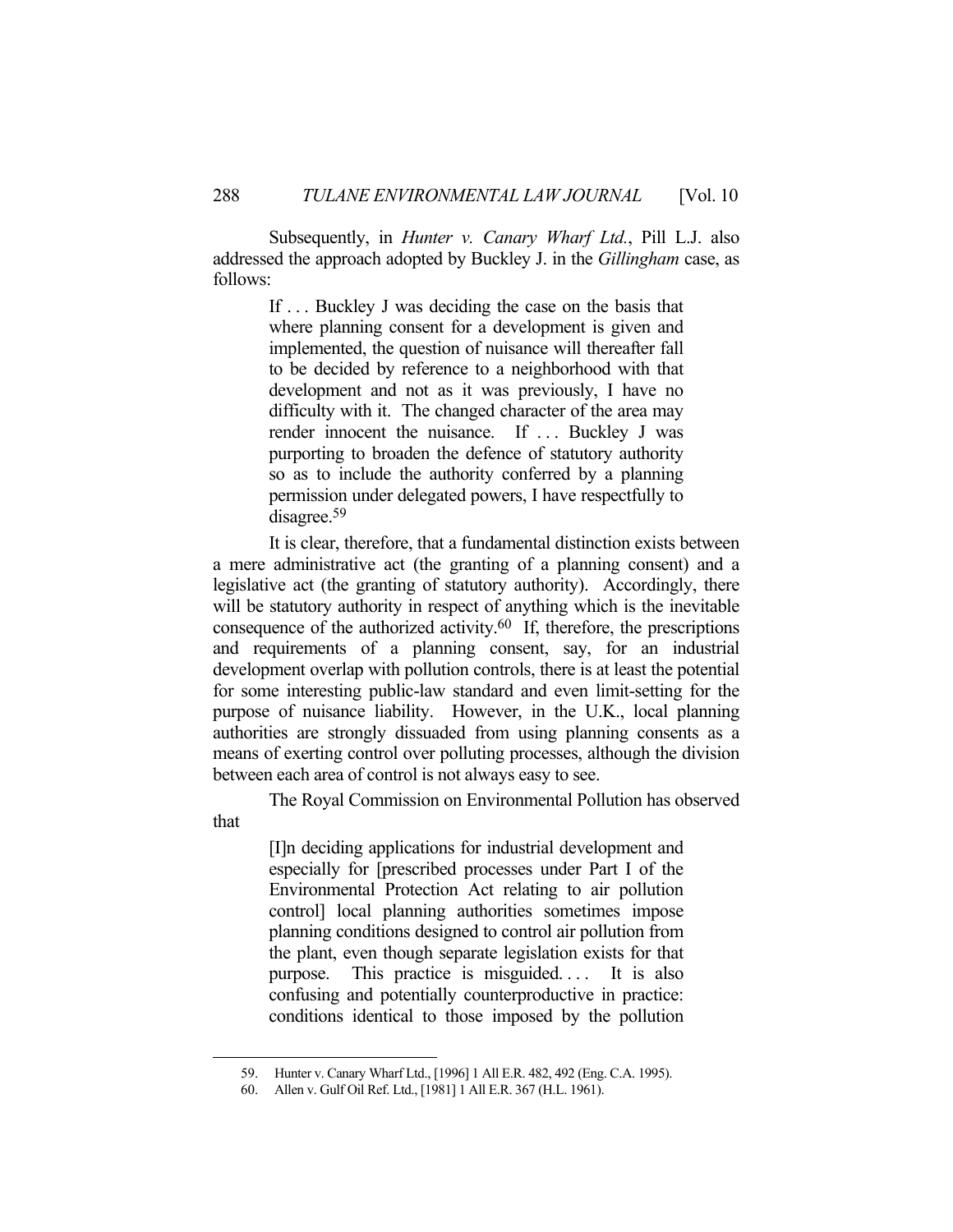control authority serve no useful purpose in the short term but, because planning conditions cannot be updated, could in the long term undermine the pollution control authority's work in seeking progressive improvements in control. . . . If the planning conditions are less stringent than the pollution control requirements then the developer is given an argument against those requirements. The pollution control requirements are likely to be set close to the best the plant can physically achieve: it is therefore unlikely that any more stringent requirements imposed as planning conditions could be regularly met. If the planning authority, using air quality guidelines, consider that an unacceptable amount of pollution is likely to be emitted from a proposed plant when the [enforcing authority's] requirements have been set their sanction should be the refusal of planning permission not the imposition of planning conditions designed to control emissions.<sup>61</sup>

There are few examples of pollution-control requirements finding their way into a planning consent.62

### *D. Tortious Liability and Regulatory Responsibilities*

 The common law is evidently shaped by other factors arising from the discharge of regulatory responsibilities both by the environmental regulator and the regulated. Again in recent litigation in the U.K., the case of *Losinjska Plovidba v. Transco Overseas Ltd. (The Orjula)* stands out, even though it is not strictly a case involving toxic torts as such.63 The decision of the High Court does say some interesting things about tortious liability for environmentally dangerous substances. The facts show that a charterer leased containers to a third party for use in the transportation of drums of acid being shipped to Libya, via Rotterdam. On arrival in Rotterdam the containers were found to be defective, whereupon the charterer was required by the port authority to unload and decontaminate the containers. It was held by the High Court that the charterer of the vessel had an independent cause of action in

 <sup>61.</sup> Royal Comm'n on Envtl. Pollution, Fifth Report (1976), para. 357.

 <sup>62.</sup> *See* Ferro-Alloys and Metal Smelter [1990] L.M.E.L.R. 176 (a decision of the Secretary of State for the Env't); c*f*. Gateshead Metro. Borough Council v. Secretary of State for the Env't, 71 P. & C.R. 350, [1995] Env.L.R. 37 (1994), [1994] 1 P.L.R. 85, [1995] J.P.L. 432.

 <sup>63.</sup> Losinjska Plovidba v. Transco Overseas Ltd. (The Orjula), [1995] 2 Lloyd's Rep. 395 (Q.B. 1995).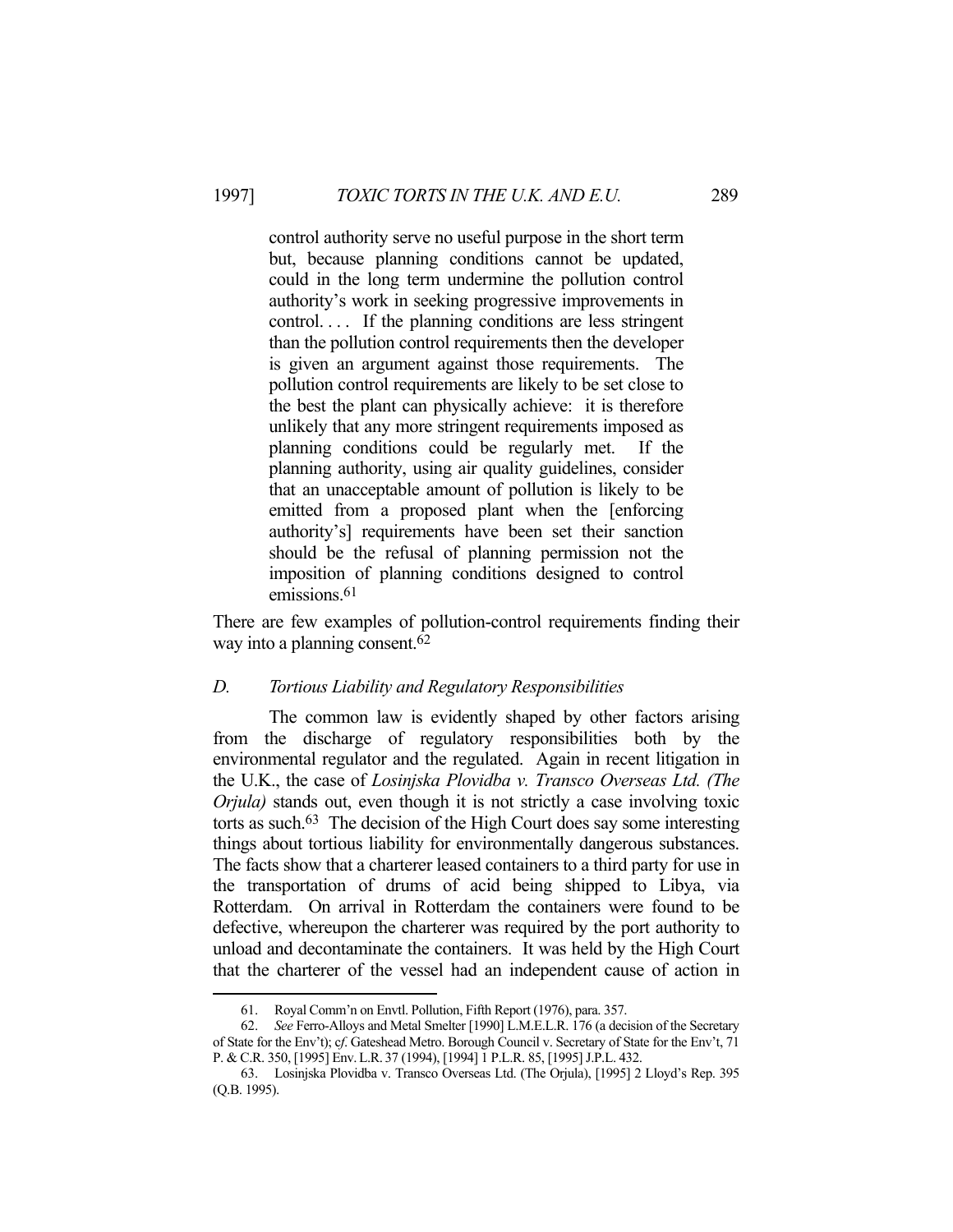tort.64 In view of the fact that increasingly strict statutory controls now characterize many dangerous or environmentally intrusive substances, facilities for abandonment or disposal are now severely curtailed. Prominent examples in the United Kingdom occur in relation to waste management and the management of agricultural sludge which is to be spread on land.<sup>65</sup> In these, and no doubt many other, circumstances the present decision appears to provide the person in possession of defective or dangerous substances with an action against the supplier or transferor. This has interesting possibilities and raises the prospect of actions in tort against, say, the producer of waste at the instance of a transporter where through a misdescription the landfiller refuses to accept the consignment. Another example would relate to agricultural sludge where the sludge supplied by one farmer to another is found (contrary to the recorded characteristics) to contain traces of heavy metals beyond the statutory limit found in E.C. Directive 86/278.<sup>66</sup> In both these examples, civil liability will be additional to any criminal liability.

 The variable characteristics of statutory regulatory requirements and responsibilities as seen by the court will determine whether tortious liability attaches to the regulator. A leading case is *Murphy v. Brentwood District Council*, where the court was concerned with the alleged negligence of a local authority in the discharge of its functions and responsibilities relating to building control under the Building Act 1984 and the Building Regulations.67 The legislation was seen by the court as being concerned with physical health and safety, so that anything other than physical injury to the plaintiff attributable to a regulatory failure by the local authority is unlikely to attract liability in negligence.68 In particular the court considered that, in the absence of reliance by the plaintiff, damages for economic loss will not be available,  $69$  e.g., where there is difficulty in selling a house in which defects are attributable to a regulatory failure by the local authority.

 <sup>64.</sup> *See id.*

 <sup>65.</sup> *See* Environmental Protection Act, 1990; Sludge (Use in Agriculture) Regulations 1989 (S.I. 1989 No. 1263).

 <sup>66.</sup> Directive 86/278/EEC, 1986 O.J. (L 181).

 <sup>67.</sup> Murphy v. Brentwood Dist. Council, [1991] App. Cas. 398, 435-36, 2 All E.R. 269 (H.L. 1991).

 <sup>68.</sup> *See id.* at 481-82; *cf*. Tesco Stores Ltd. v. Wards Constr. (Inv.) Ltd., 76 B.L.R. 94.

 <sup>69.</sup> As to the principle of reliance, see *Hedley Byrne & Co. Ltd. v. Heller & Partners Ltd.*, [1964] App. Cas. 465, 504 (H.L.). In a recent decision*, Welton v. N. Cornwall Dist. Council* (140 S.J. L.B. 186, *cited in* THE TIMES, July 19, 1996), the Court of Appeals confirmed an award of damages against a local authority in favor of a guest house owner who had suffered economic loss caused by the negligence of an environmental health officer who had incorrectly stipulated, upon threat of closure, costly building works in order to comply with the Food Safety legislation.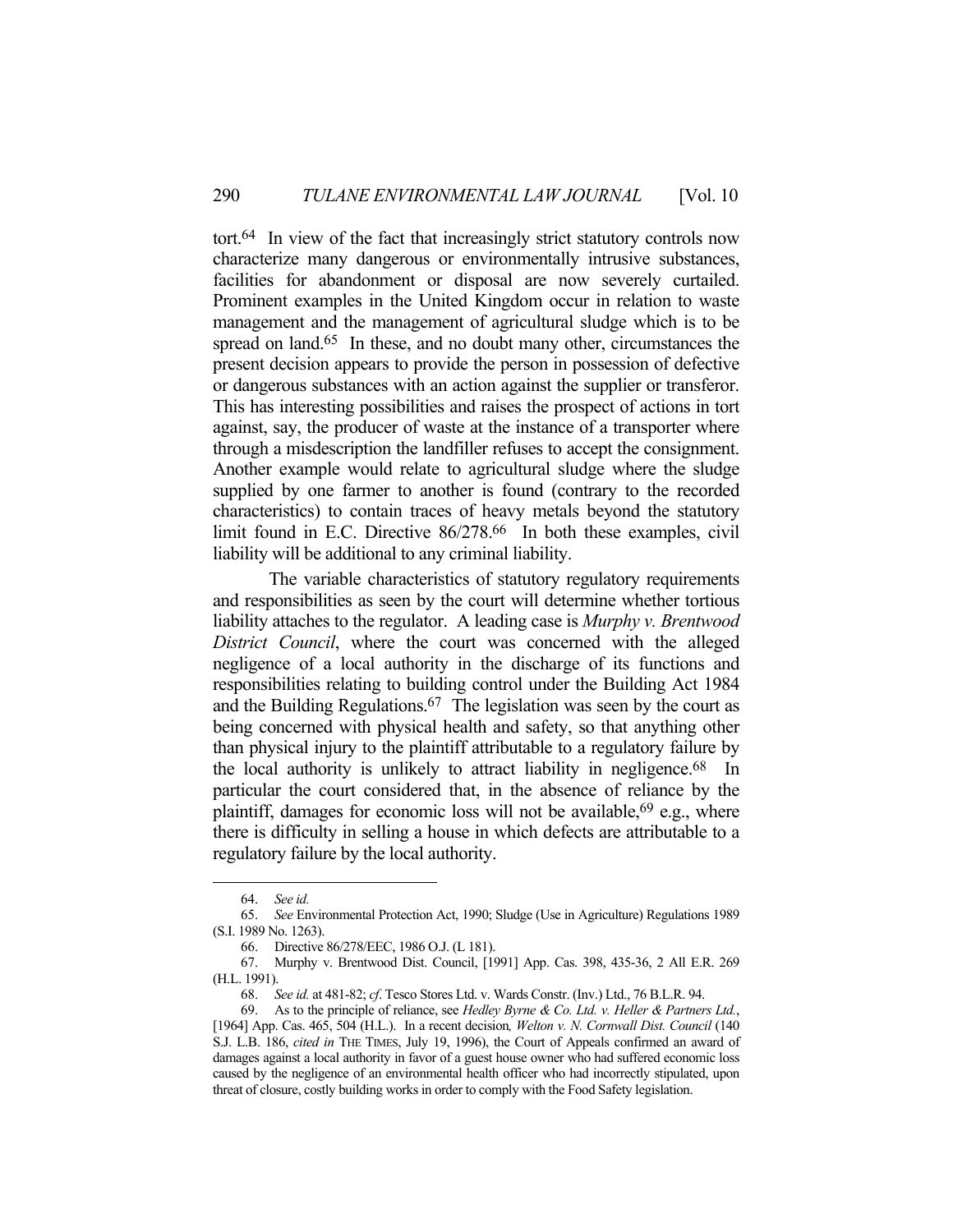In the same vein, the court is likely to require some sufficient proximity between the plaintiff and the local authority by reference to the apparent objectives of the statute before finding a duty of care. In the Scottish case of *Armstrong v. Moore*, the Outer House found no sufficient proximity between the local authority and the pursuers as proprietors of an adjacent building affected by the condition of another building, the construction and completion of which was within the statutory buildingcontrol powers of the authority.70 This conclusion, it was held, can be sustained even where defects in a new building are or ought to be known to the authority and are such that damage to the pursuers' property or health is foreseeable.71

 Whether a regulatory agency has a positive duty to act appears to depend on the public nature of its powers, duties, and funding, according to the House of Lords in the recent case of *Stovin v. Wise, Norfolk County Council (Third Party)*. 72 Lord Hoffmann stressed that "a public body is in principle liable for torts in the same way as a private person."73 Whether there is a positive duty in tort requiring a regulatory agency to act will clearly depend on matters such as proximity between the parties.74 Whether a statutory duty gives rise to a private cause of action is a matter of construction, taking into account statutory policy and whether it was intended to confer a right of compensation for breach.<sup>75</sup> Lord Hoffmann went on to contrast a statutory duty as a possible basis for a duty of care and concluded that this is not exactly a question of construction, mainly because the cause of action does not arise out of the statute itself.76 Nevertheless, here too the policy of the statute is crucial. Lord Hoffmann and the majority of the House of Lords considered that the minimum preconditions for founding a duty of care on the existence of a statutory power (if indeed the nexus can be established at all):

> are first, that it would in the circumstances have been irrational not to have exercised the power . . . [suggesting] a public law duty to act, and secondly, that there are exceptional grounds for holding that the policy of the

 <sup>70.</sup> Armstrong v. Moore, 1996 S.L.T. 690.

 <sup>71.</sup> *See id.*

 <sup>72.</sup> Stovin v. Wise and Norfolk County Council (Third Party), [1996] 3 All E.R. 801, 828, [1996] 3 W.L.R. 388, 415, *cited in* THE TIMES, July 26, 1996.

 <sup>73.</sup> *See id.* at All E.R. 821, W.L.R. 408.

 <sup>74.</sup> *See id.* at All E.R. 822, W.L.R. 409.

 <sup>75.</sup> *See id.* at All E.R. 825, W.L.R. 412.

 <sup>76.</sup> *See id.* at All E.R. 827, W.L.R. 414.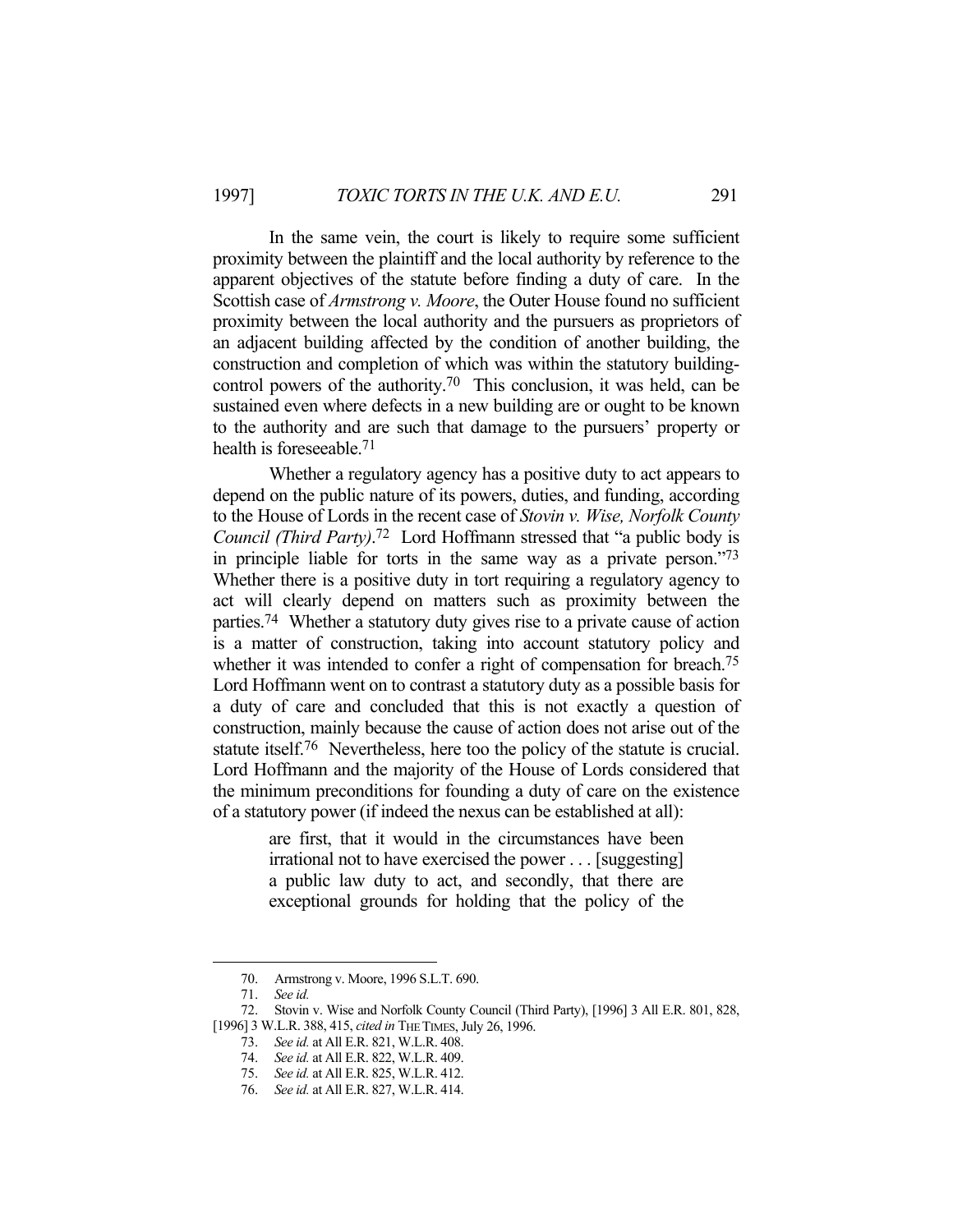statute requires compensation to be paid to persons who suffer loss because the power was not exercised.<sup>77</sup>

 It is clear from tort litigation in the U.K. that the success of an action for breach of statutory duty is a rare event indeed. It has been said by the House of Lords that such an action *might* arise if it could "be shown . . . that the statutory duty was imposed for the protection of a limited class of the public and that Parliament intended to confer on members of that class a private right of action for breach of the duty."78 In the same proceedings the House of Lords showed great reluctance to develop a duty of care from a statutory duty particularly by reference to the policy of avoiding interference with a discretion properly given to a public regulatory agency.79

 Finally, in this section it is necessary to address the idea of supplementary common law protection even though regulatory standards have been met. There is authority for the proposition that even though such standards are satisfied, there may be an enforceable duty of care imposed. This appears to apply to those individuals or organizations who have a duty to comply with prescribed environmental standards and limits. For example, even if water is not unwholesome, a water undertaker or other private supplier may be subject to a duty of care. If, for example, water supplied becomes poisonous on the consumer's premises because of its passage through lead pipes, the undertaker may be liable in negligence for failure to warn of the consequences of consumption. In these circumstances it has been said that "the plaintiffs . . . [are] entirely dependent upon the supplier of the water to see that it [is] water which [is] not in its nature poisonous." $80$ 

### *E. The Problems of Causation*

 Establishing causation on the balance of probabilities is clearly a complex process. That complexity is seen in a crude matrix that shows, at one level, a process which may be conducted before the court in isolation rather than being based on, say, a series of epidemiological studies. At another level there is the traditional clash between the scientific standard of proof (the so-called ninety-five percent proof

 <sup>77.</sup> *See id.* at All E.R. 828, W.L.R. 415.

 <sup>78.</sup> *See* X (Minors) v. Bedfordshire County Council, [1995] 3 All E.R. 353, 364 (H.L. 1995), [1995] 3 W.L.R. 152, 166.

 <sup>79.</sup> *See id.* at All E.R. 371, W.L.R. 172-73.

 <sup>80.</sup> Barnes v. Irwell Valley Water Bd., [1938] 2 All E.R. 650, 659 (C.A.) (Slesser L.J.); *cf*. Scott-Whitehead v. National Coal Bd., 53 P. & C.R. 263, 2 E.G.L.R. 227 (Q.B. 1985).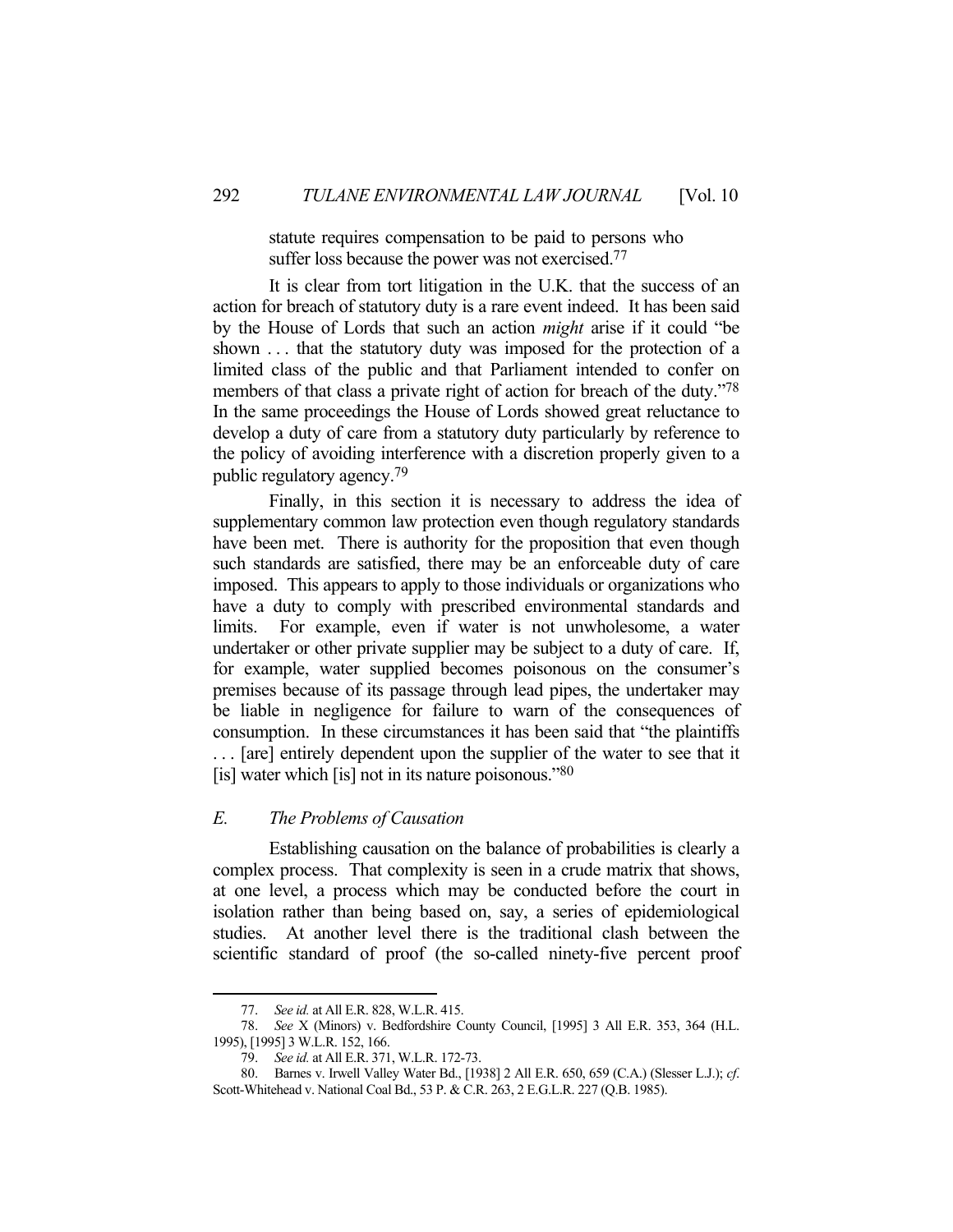requirement) and the legal standard (the so-called fifty-one percent approach, based on the balance of probabilities). One commentator has observed that "epidemiologists rarely, if ever, reach firm conclusions based on results from single studies."81 The luxury of even a single study is often not available to the court, although it is clear that proof on the balance of probabilities is not necessarily a very exacting task. Even if the court has the benefit of just one study it may additionally adopt a normative framework based on further scientific study as a means of putting any study to the test.82

 At a third level it is clear that the common law is unable to rely on any statutory definition of causality. In looking at this level of the matrix one finds (presumably) a set of statutory conclusions or even presumptions about the potential harmfulness of prescribed environmental pollutants. In other words, it has to be assumed that the legislators have crystallized the work of the scientists. From this point on, it is up to the court to draw its inferences and conclusions from the available evidence.

 At a fourth level of the matrix, it is important to disentangle the investigation of causation according to whether liability issues are at stake, as opposed to the issue of damages and their calculation. At a fifth level, the matrix is further confused by seemingly different approaches to the requirements for causation. This latter element deserves further analysis by reference to recent toxic tort litigation.

 In *Jackson v. Tilling Construction Services, Ltd.*, the court was concerned with the impact of calcium dust from kilns operated adjacent to a farm.83 Taylor J. in the High Court concluded that under each of the four heads of damage, the calcium dust was a *major* cause of the problems suffered by the plaintiff farmer.<sup>84</sup> The judge added that "when one considers their coincidence in time with each other and with the increased pollution, the evidence is very strong."85 That evidence was of course collected with the assistance of an expert, and other evidence was before the court.

 In an Irish case, *Hanrahan v. Merck Sharp and Dohme*, the approach to the issue of liability is expressed quite blandly from evidence

 <sup>81.</sup> JOSEPH V. RODRICKS, CALCULATED RISKS: UNDERSTANDING THE TOXICITY AND HUMAN HEALTH RISKS OF CHEMICALS IN OUR ENVIRONMENT 127 (1992).

 <sup>82.</sup> *See* Reay v. British Nuclear Fuels Plc., [1994] Env. L.R. 320 (Q.B. 1993), *cited in* THE INDEPENDENT, Oct. 18, 1993, where such an approach was adopted.

 <sup>83.</sup> Jackson v. Tilling Constr. Servs., Ltd., 75 J. No. 292 (Q.B. 1983).

 <sup>84.</sup> *See id.*

 <sup>85.</sup> *See id.*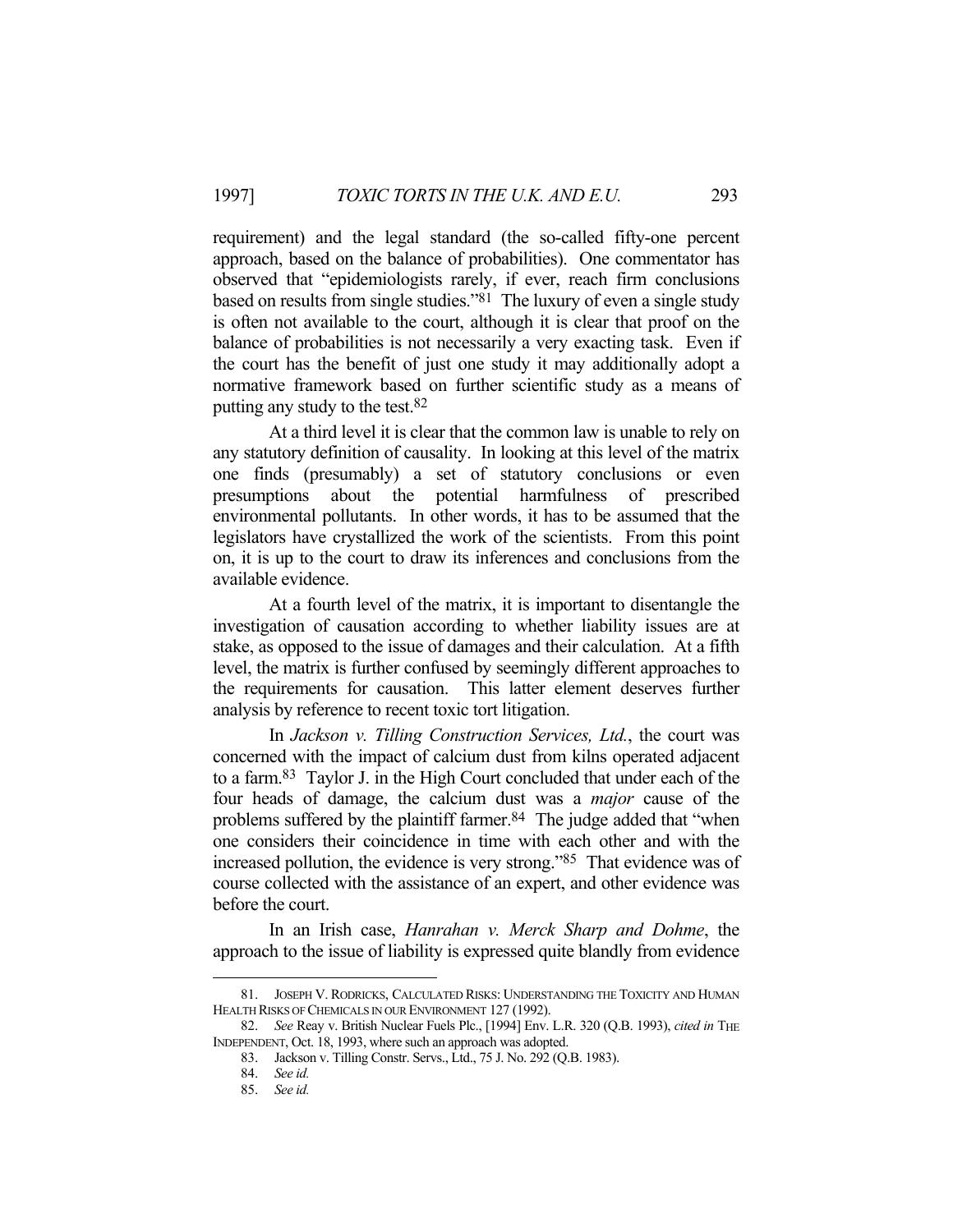about which the judge, Henchy J., seems to have been unequivocally clear in the plaintiff's favor, the plaintiff being another farmer whose farm and his own health were adversely affected by emissions from a nearby factory.86 Henchy J. concluded that he would "allow the appeal against the finding that the plaintiffs had not established as a matter of probability that the complaints about the condition of the cattle were not causally linked to toxic emissions from the defendants' factory."87

 In the case of *Graham*, again on similar facts involving a plaintiff farmer and emissions from a nearby incinerator, the judge, Forbes J., seemed to be rather more thorough.<sup>88</sup> For whatever reason, it appears that there was a far more thorough investigation of causation in all its ramifications, compared with the approach in the two earlier cases. Ultimately, Forbes J. held that it would be sufficient to establish that the alleged emissions caused or materially contributed to the ill health of the plaintiff's cattle, and that it was unnecessary to show that the incinerator emissions were the dominant cause of the injury suffered.<sup>89</sup> Interestingly, it appears that the apparent retreat from the dominant-cause approach eases the challenge of establishing causation on a balance of probabilities.

### III. SETTING THE REGULATORY STANDARDS

 This section of the Article looks at European Union norms and standards, their purpose and appropriateness for the purposes of the common law, the absence or (in some cases) the multiplicity of standards, the influence of the polluter-pays and precautionary principles, the derivation and transposition processes through which direct standards are admitted to the statute law of the United Kingdom, and (finally) the admission of indirect standards into the law, by reference to which the common law may interact in litigation.

# *A. EU Norms and Standards*

 While this Article does not set out to examine the treaty base for environmental policy implementation in the European Union,<sup>90</sup> it does seek to identify the existence of any meaningful relationship between EU legislative requirements and enforcement of the common law. At the

 <sup>86.</sup> Hanrahan v. Merck Sharp & Dohme, 1982, No. 2138 P. 1985 No. 316, [1988] I.L.R.M. 629.

 <sup>87.</sup> *See id*. at [1988] I.L.R.M. 645.

 <sup>88.</sup> Graham v. Re-Chem Int'l, Ltd., [1996] Env. L.R. 158 (Q.B.).

 <sup>89.</sup> *Id.*

 <sup>90.</sup> *See, e.g.*, LUDWIG KRAMER, E.C.TREATY AND ENVIRONMENTAL LAW (2d ed.) (1995).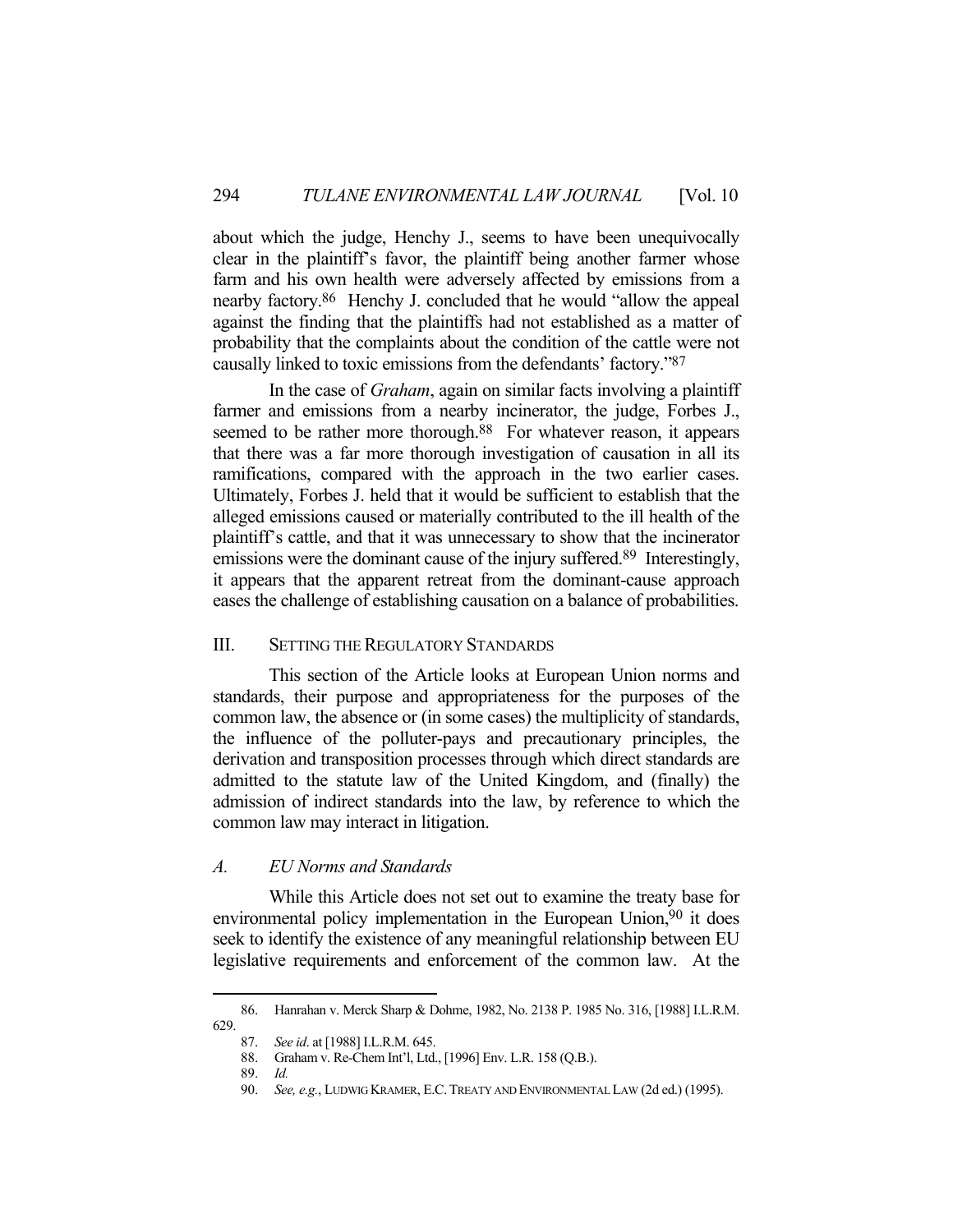outset, it may be asked what the common law might expect here, for example, in seeking to conclude what is, say, reasonable air or water quality. Arguably, only a limited answer to that question has emerged from the foregoing sections of this Article, particularly in the context of so-called "limit" and "guide" values already referred to.

Above all it must be borne in mind that EU Directives serve particular purposes, a crucial variable in any attempt to make them "usefriendly" where the common law is concerned. Two examples may suffice for present purposes. In the first place, Directive 75/440 on the quality required of surface water intended for drinking water abstraction has two essential objectives.<sup>91</sup> The Directive specifies the "physical, chemical, and microbiological characteristics" which surface waters must have for present purposes.<sup>92</sup> Furthermore, the Directive defines the methods of treatment to enable surface water to be transformed into drinking water, dividing surface water into three categories according to limit values corresponding to the appropriate standard methods of treatment necessary to transform that category of water into drinking water.<sup>93</sup> The second example is drawn from Directive 92/72 on air pollution by ozone.94 The Directive is concerned with the harmonization of procedures for monitoring, for information exchange, and for informing and warning the population in connection with ozone pollution.95

 The two examples just described show plainly the varying and differing purposes for which environmental directives are legislated, making it difficult and even impossible on occasions to relate these legislative requirements to the process of finding liability benchmarks in common law toxic tort litigation. If this detailed analysis is unreliable, are there possibilities to be seen in the application of the doctrine of "direct effect"? Where it is said that a Community measure has direct effect, that measure will permit an individual to enforce it as long as the measure in question is clear and precise, unconditional, and requires no further action for implementation by a member state.<sup>96</sup>

 <sup>91.</sup> Directive 75/440/EEC, 1975 O.J. (L 194/26).

 <sup>92.</sup> *Id.* at art. 4.3.

 <sup>93.</sup> *Id.* at art. 2.

 <sup>94.</sup> Directive 92/72/EEC, 1992 O.J. (L 297/1).

 <sup>95.</sup> *See id.*

 <sup>96.</sup> *See* Case 26/62, Van Gend en Loos v. Nederlandse Tariefcommissie, [1963] C.M.L.R.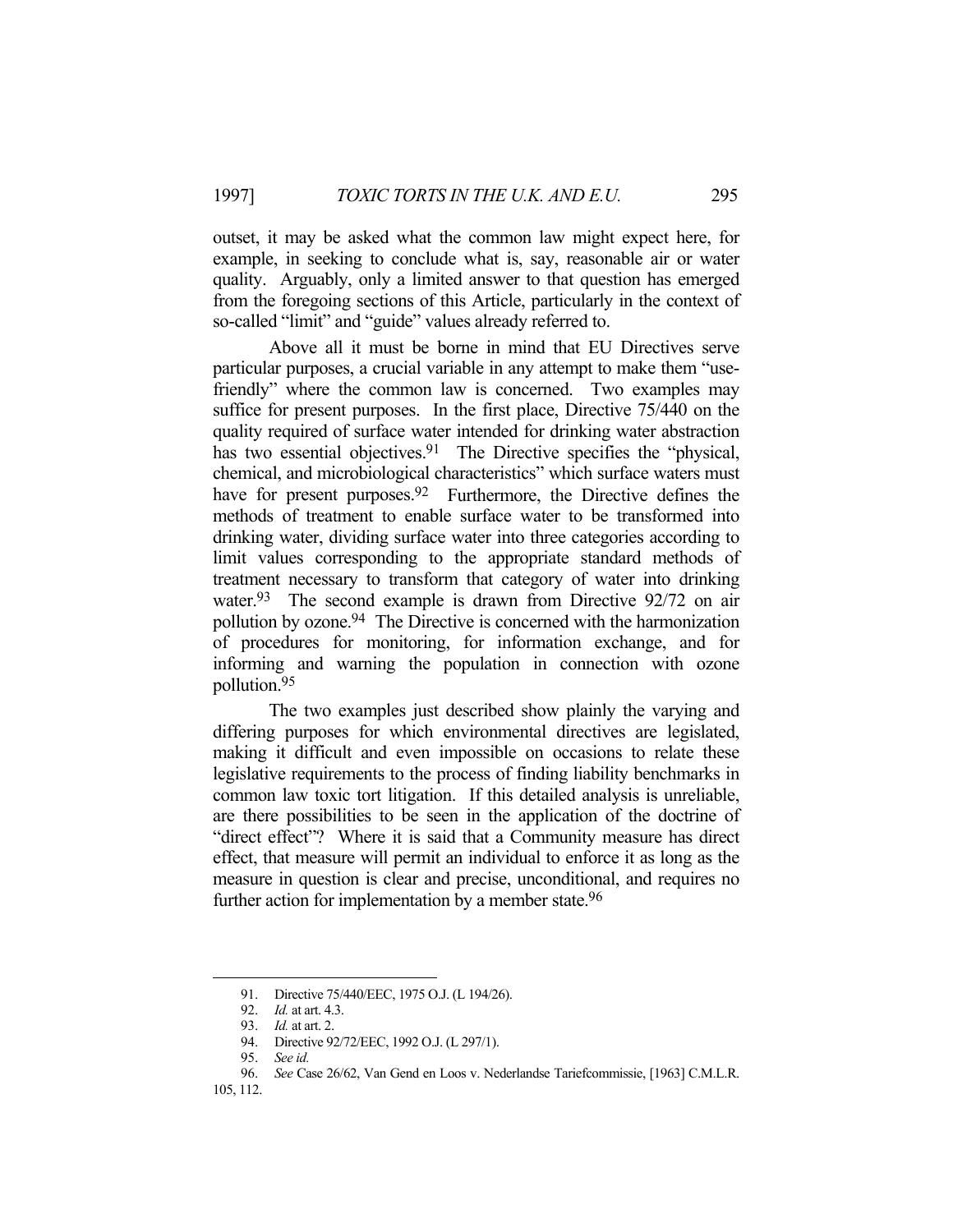Directly effective provisions will operate only "vertically" against the State, but not "horizontally" against another individual.97 Consequently, an important inquiry here is whether a particular organization or agency is sufficiently well identified with the State.98 Because of these constraints, the European Court of Justice "has attempted to provide alternative means of securing the effective application of Directives, notably via the principle of indirect effect and the principle of state liability in damages for breaches of Community law."99

 As a result of two seminal cases before the Court, it "fell to the courts of member states to *interpret* national law in such a way as to ensure that the objectives of the Directive were achieved. In this way EC law could be applied indirectly, by way of interpretation, even if it was not directly effective."100

 Furthermore, the Court has now extended State liability without reference either to direct effects or indirect effects. The Court has held that in certain circumstances, a state may be liable to make good damage to individuals caused by a breach of Community law for which it is responsible.101 Three conditions have to be satisfied: (1) the Directive must confer rights for the benefit of individuals, (2) the content of those rights must be determined by reference to the provisions of the Directive, and (3) there must be a causal link between the breach of the state's obligation and the damage suffered by the person affected. Any breach of Community law must, however, be "sufficiently serious" where a national legislature is responsible for such breaches.102 A breach will be sufficiently serious where, in the exercise of legislative powers an institution or member state "manifestly and gravely" disregards the limits affecting the exercise of powers. Factors to be taken into account here will include the clarity and precision of the rule breached.<sup>103</sup>

 Even if it could be said that direct effects routinely emerge from the provisions of EU environmental directives, this would not necessarily suggest an automatic benchmark for common law liabilities.

 <sup>97.</sup> *See* Case 152/84, Marshall v. Southampton & South West Area Health Auth. (Teaching), [1986] 1 C.M.L.R. 688, 711.

 <sup>98.</sup> Griffin v. South West Water Servs. Ltd., [1995] I.R.L.R. 15 (C.A.).

 <sup>99.</sup> JOSEPHINE STEINER, ENFORCING ECLAW 19 (1995).

 <sup>100.</sup> *See id.* (citing Case 14/83, Van Colson v. Land Nordrhein-Westfalen, [1986] 2 C.M.L.R. 430; Case 79/85, Harz v. Deutsche Tradax GmbH, [1986] 2 C.M.L.R. 430, 431).

 <sup>101.</sup> *See* Cases C-6/90 & 9/90, Francovich v. Italian State, [1993] 2 C.M.L.R. 66, 86. 102. Cases C-46/93 & C-48/93, Brasserie du Pecheur SA v. Federal Republic of Germany;

R. v. Secretary of State for Transp., *ex parte* Factortame Ltd. (No.4), [1996] 2 W.L.R. 506, 594-96. 103. R. v. H.M. Treasury, *ex parte* British Telecomms. Plc., [1996] 3 W.L.R. 203, 232-33.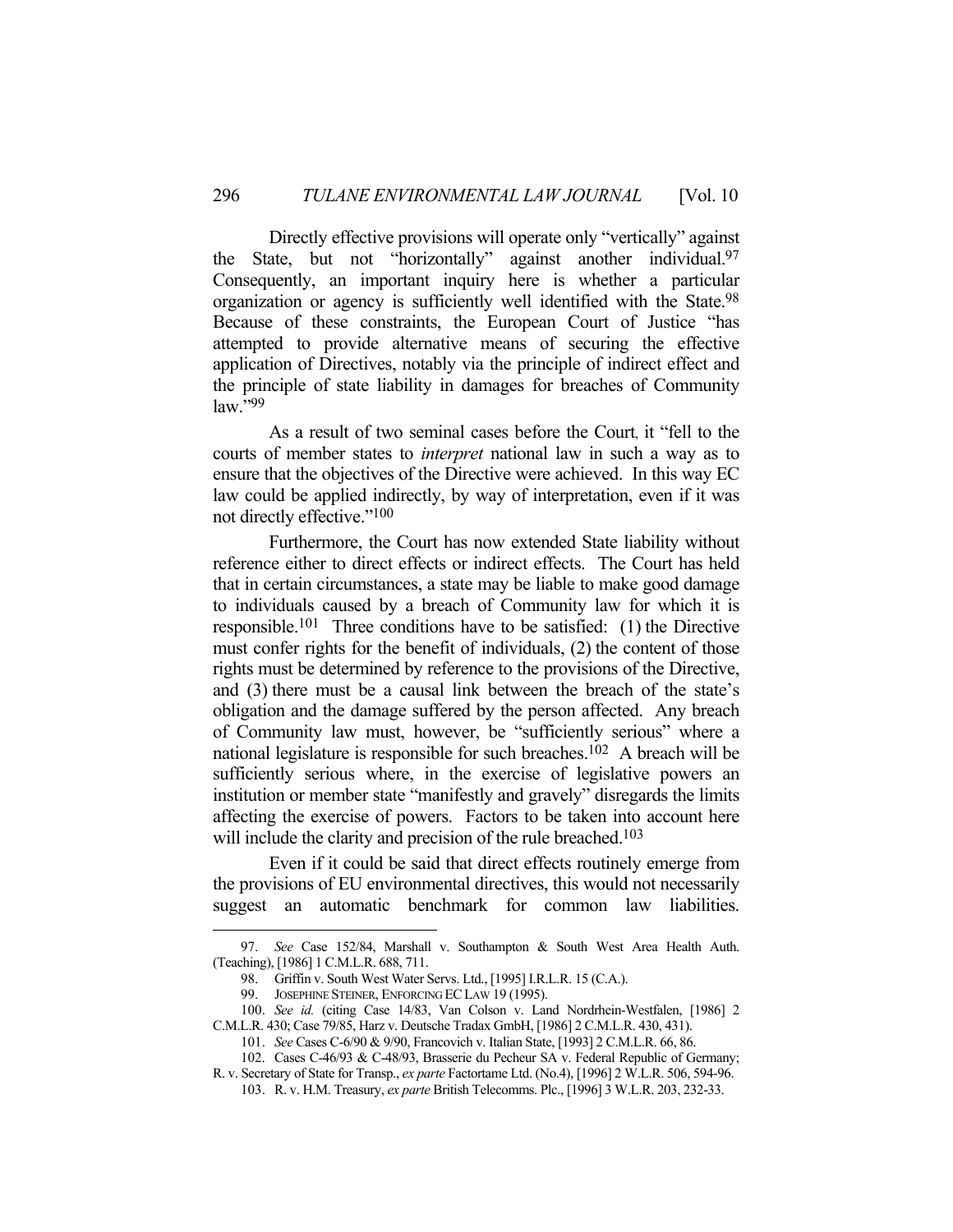Nevertheless, the court may regard, for example, limit values and monitoring requirements as being indicative of what is reasonably and commonly accepted in the Union, as a basis for nuisance liability, strict liability, and in particular for negligence liability. However, it has been shown above that the emphasis of EU legal requirements is on public rather than private obligation. That central distinction is not necessarily critical, though, so that conceptually the common law should not necessarily have any difficulty in finding liability where the defendant's activities have intervened to affect adversely the quality of a particular environmental medium as determined by the relevant Directive.104

## *B. The Absence or Multiplicity of Standards*

 The absence of any standards, limits, or norms in EU legislation obviously leaves the common law with freedom to choose from other approaches in determining the outcome of a case. The Directive dealing with the disposal of polychlorinated biphenyls (PCBs) and terphenyls and restrictions on the sale and use of the former<sup>105</sup> show that there are no explicit requirements making it mandatory to dispose of PCBs in line with EU Directive requirements.<sup>106</sup> As a result "[t]here is no British legislation preventing someone holding a quantity of waste PCBs on his premises (for example) in an old transformer which may begin to leak until an occupational hazard is posed."107

 A multiplicity of standards is likely to be a rare occurrence except, perhaps, in transitional situations where pre-existing national standards co-exist with EU requirements until transposition into national law takes place. A particularly pressing problem relates to pre-existing standards, limits or norms in national law that are more rigorous than EU requirements. This is a problem that has been clearly manifested recently with the accession to EU membership of certain Scandinavian countries. In the case of another Scandinavian country, Denmark, that acceded to membership earlier, the European Commission allowed a ban by that country on pentachlorophenol (PCP), thus allowing legislation that is more stringent than EU legislation.<sup>108</sup> The Treaty provides that a member state may take measures going further than EU law by reference to "major needs" as long as those measures do not practice "arbitrary

 <sup>104.</sup> *See supra* notes 13, 21 and accompanying text.

 <sup>105.</sup> Directives 76/403/EEC, 1976 O.J. (L 108); 76/769/EEC, 1976 O.J. (L 262); 85/467/EEC, 1985 O.J. (L 269).

 <sup>106.</sup> *See* Directive 76/403/EEC, 1976 O.J. (L 108).

<sup>107.</sup> NIGEL HAIGH, MANUAL OF ENVIRONMENTAL POLICY: THE EC AND BRITAIN 5.6-4 (1993).

 <sup>108.</sup> *See* 96/211/EEC, 1996 O.J. (L 68/32).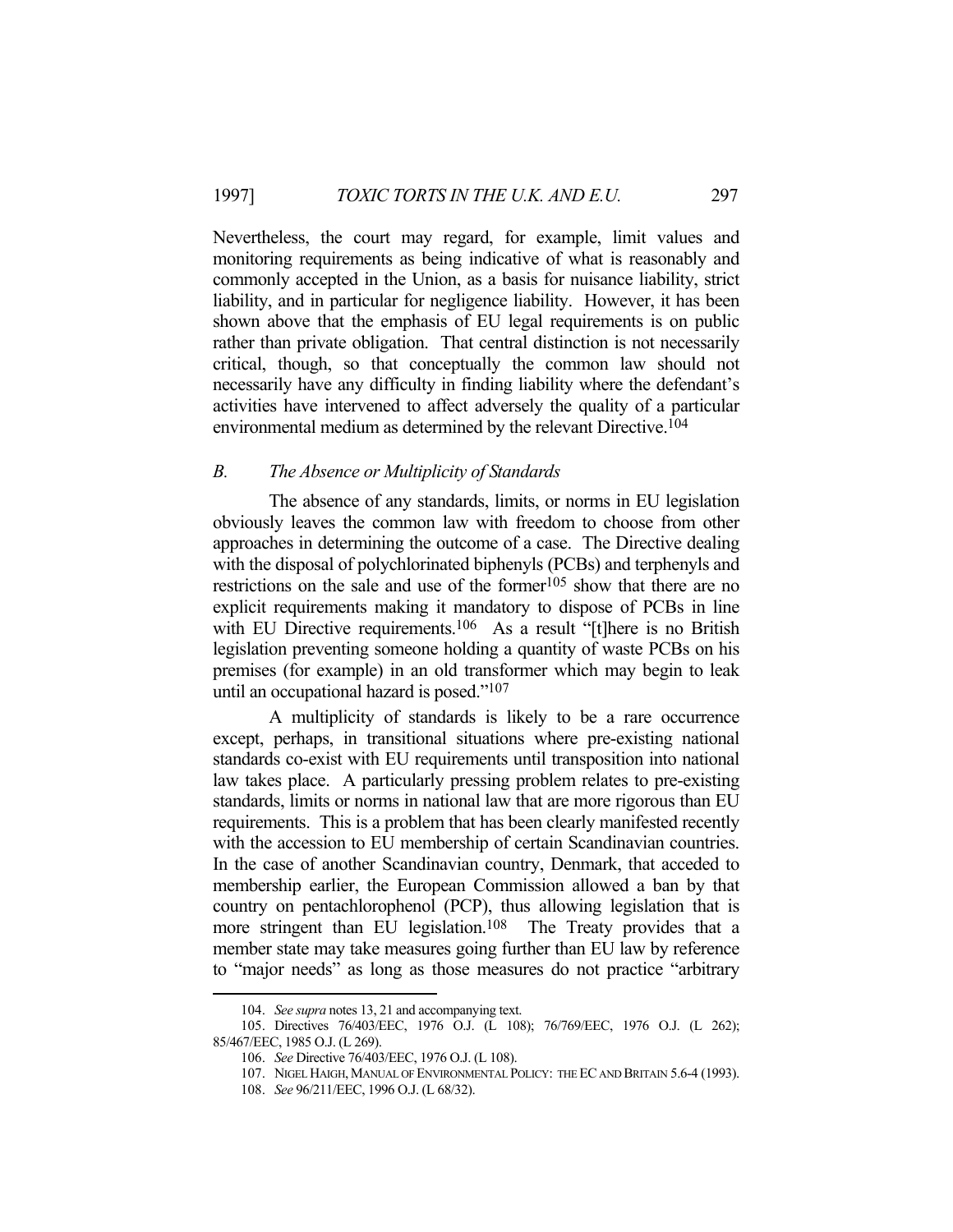discrimination" or a "disguised restriction on trade."<sup>109</sup> However, such national measures do require Commission approval. The major need cited by Denmark is the incidence of PCP in groundwater, ninety-eight percent of which contributes to Danish drinking water requirements.<sup>110</sup> The Commission, in giving approval, also recognized the need for protection against further PCP pollution and concluded that, because PCP is no longer produced in the Union, there will be minimal effects on trade.111 One commentator has asked the question "whether the Commission would take the same approach to a national law which was introduced later than an EC law, and whether only those Member States which voted against the EC law—as Germany and Denmark did with the PCP Directive—would be allowed to have stricter national measures."112

# *C. The Influence of the "Polluter Pays" and Precautionary Principles*

 The first European Community Action Programme on the Environment contained, *inter alia*, two important policies.<sup>113</sup> The first, referred to as the precautionary principle, stipulates that prevention of pollution is better than cure; the ultimate aim of any environmental policy must be the elimination of pollution at its source.<sup>114</sup> The second policy, known as the polluter-pays principle, is that the person who causes pollution must bear the cost of preventing, eliminating, or reducing it.115 There can be little doubt that the second element here is likely to be closer to the concerns of the court seeking to enforce the common law in toxic tort litigation. Insofar as this principle appears to suggest some presumption of strict liability, there is telling evidence from the English courts to the effect that such a matter is best left to Parliament.<sup>116</sup>

 Otherwise, in the case of the precautionary principle, the Court of Appeal has held that the precautionary principle is not binding on Ministers making environmental policy in the United Kingdom.<sup>117</sup> The

 <sup>109.</sup> *See* Treaty Establishing the European Community, Feb. 7, 1992 [1992] 1 C.M.L.R. 573, art. 100a(4).

 <sup>110.</sup> *See Citing Special Concerns on PCP, Commission Approves Danish Ban of Substance,*  19(7) Int'l Envt'l Rep. (BNA) 230 (April 3, 1996).

 <sup>111.</sup> *See id.*

 <sup>112. 254</sup> ENDS Report 49 (March 1996).

 <sup>113. 1973</sup> O.J. EUR.COMM. (C 112).

 <sup>114.</sup> *See id.*

 <sup>115.</sup> *See id.*

 <sup>116.</sup> *See* Cambridge Water Co. Ltd. V. Eastern Counties Leather, Plc., [1994] 1 All E.R. 53 (H.L. 1993).

 <sup>117.</sup> Duddridge v. Secretary of State for Trade & Indus., [1995] Env. L.R. 151.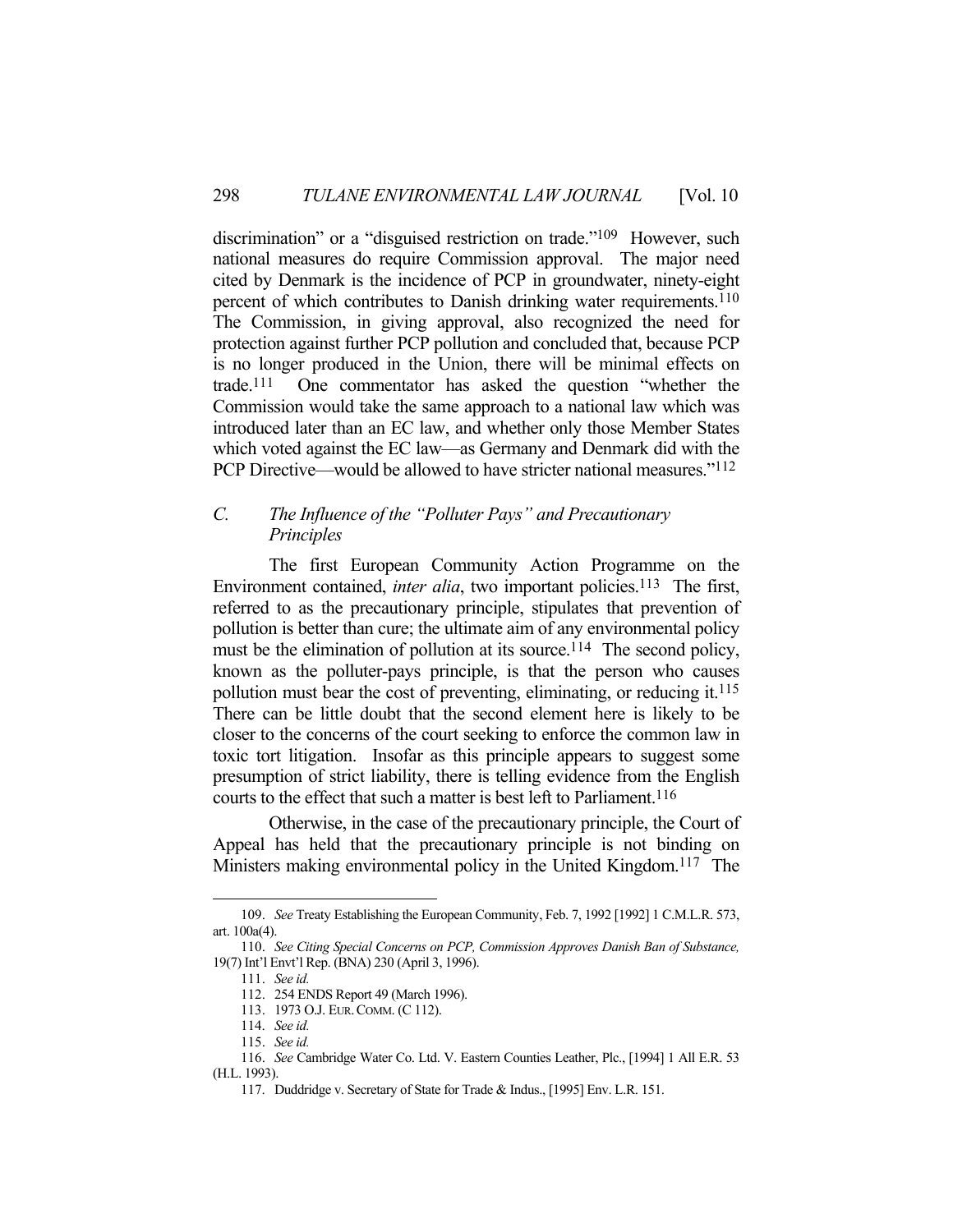proceedings arose from residents' concern about the potential health problems stemming from electromagnetic fields created by overhead power cables.118 Section 3 of the Electricity Act, 1989, imposes on the Secretary of State a general duty to secure the public's protection from dangers arising from, *inter alia*, the transmission of electricity and empowers the making of regulations for this purpose.<sup>119</sup> Regulations as made in fact contain no provision for protection from the alleged effects of electromagnetic fields.120 The court concluded that, in the absence of evidence of adverse health impacts, there is no legal obligation to make provision through regulations here.<sup>121</sup> It was held that the precautionary principle relates to the making of policy at the European Union level. Accordingly, there would be a legal obligation to incorporate the principle if relevant law and policy is decided upon at Council level and then directed at member states for implementation. That had not happened. In these circumstances, therefore, the court would be free to recognize or reject such a principle or even adapt it according to the law and facts before it in toxic tort litigation. The nature of such litigation, assuming that it is free of any concern for the enforcement of a Directive, would normally suggest no obligation to recognize the principle as such. Nevertheless, it is likely that the precautionary principle would, albeit generally, influence, say, the scope of any duty of care in negligence and suggest some perhaps indirect reference to, say, an environmentalmonitoring requirement in any apparently relevant Directive.

### *D. Direct and Indirect Standards*

 Reference has been made previously in this paper to the impact of direct effect and vertical enforcement of EU legislation. Furthermore, reference has been made to the requirement that national law should be interpreted so that the objectives of relevant Directives are achieved. Bearing in mind the "vertical obligation" of the state (or state-related agencies) to comply with Directive requirements, those requirements can be regarded as "direct" standards. Allied to a finding of direct effects in favor of the plaintiff, there is some English authority in favor of damages or an injunction in a private tortious action.122 Nevertheless, there

 <sup>118.</sup> *See id.*

 <sup>119.</sup> Electricity Act, 1989, sec. 3.

 <sup>120.</sup> *See id.*

 <sup>121.</sup> *Duddridge*, [1995] Env. L.R. at 151.

 <sup>122.</sup> *See, e.g.*, Garden Cottage Foods Ltd. v. Milk Mktg. Bd., [1983] 2 All E.R. 770, 786

<sup>(</sup>H.L. 1982), [1982] Q.B. 1114, 1125, 1984 App. Cas. 130, 155; Bourgoin S.A. v. Ministry of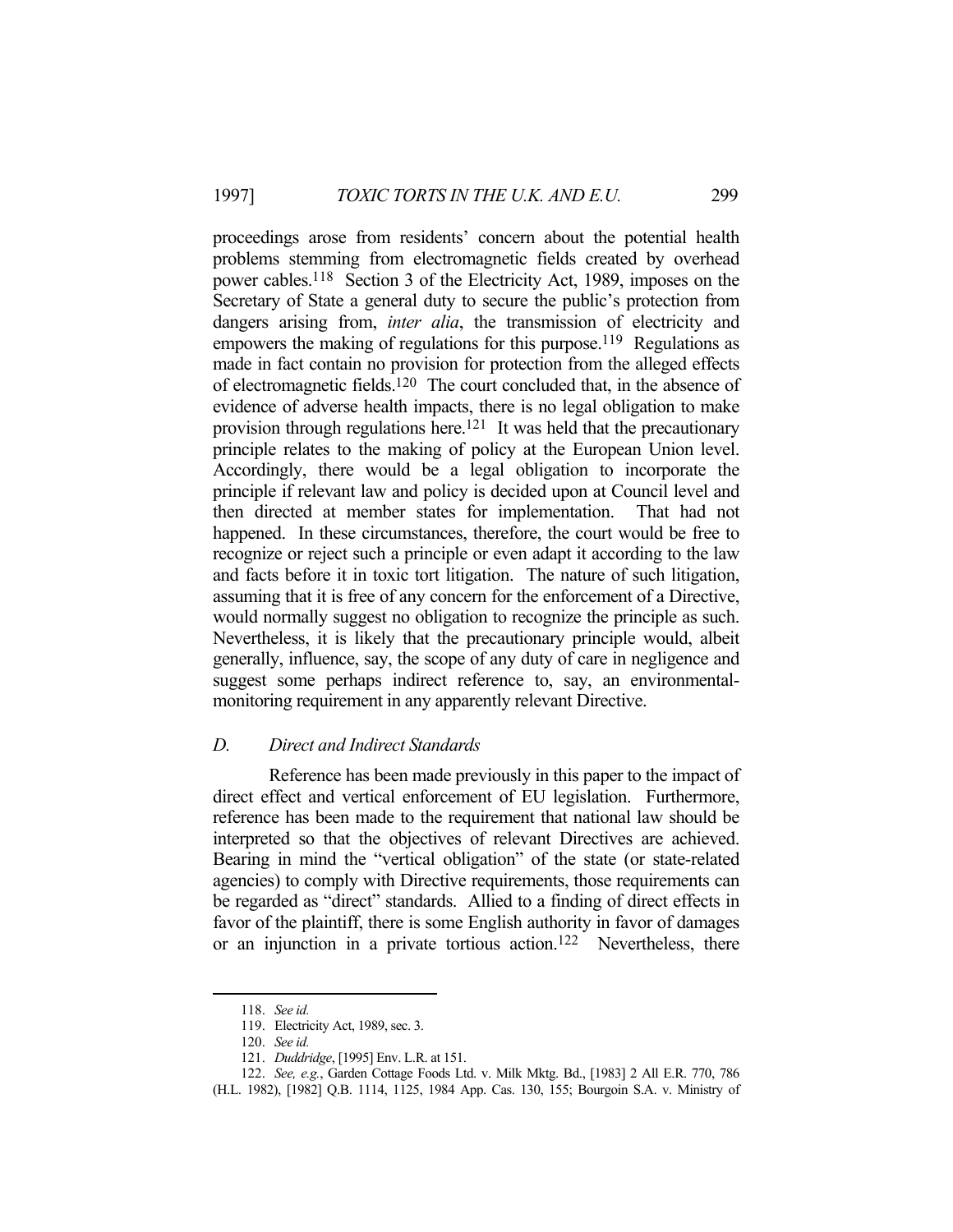appears to be less than outright judicial enthusiasm for an enforceable link between direct effects for an individual plaintiff and his ability to obtain damages for breach of statutory duty. On the other hand, where the axis shifts to the horizontal, there is of course no enforcement of EU law available against a private defendant. However, there is no reason why the court cannot adopt the indirect standards just referred to as a means of indirect enforcement of EU law in common law toxic tort litigation. One English commentator takes what may be a rather pessimistic view in saying that, even under Community law "it seems that national courts may refrain from 'interpreting' domestic law against its clear and intended meaning where to do so would breach the legitimate expectations of individuals."123

 In reality it can be suggested that the judicial process here is far more subtle, as where, say, limit or even guide values are exposed to the variables that will go to make up liability in negligence or nuisance, for example. Furthermore, it must be assumed that in horizontal mode involving possible enforcement of indirect standards, an individual's legitimate expectations are that the court will adhere to vertical enforcement and will interpret and apply the common law according to accepted, national principles.

IV. ESTABLISHMENT, INTERPRETATION, AND ENFORCEMENT OF REGULATORY STANDARDS

 This section of the Article concentrates on three issues: the drafting and transposition of EU directives, the data and information back-up for this legislative process, and the translation and interpretation of standards by national courts.

### *A. The Drafting and Transposition of Directives*

 Earlier in this Article the various purposes served by environmental Directives were referred to. These and the many other matters to be addressed in environmental Directives necessarily focus attention on the consequences of badly drafted legislation and resultant difficulties of implementation. This and related issues under the present heading were taken up and examined by the House of Lords Select

Agric., Fisheries & Food, [1985] 3 All E.R. 585, 615, [1986] Q.B. 716, 765; An Bord Bainne Cooperative v. Milk Mktg. Bd., [1988] 1 C.M.L.R. 605, 616 (Eng. C.A. 1987).

 <sup>123.</sup> *See* STEINER, *supra* note 99, at 20.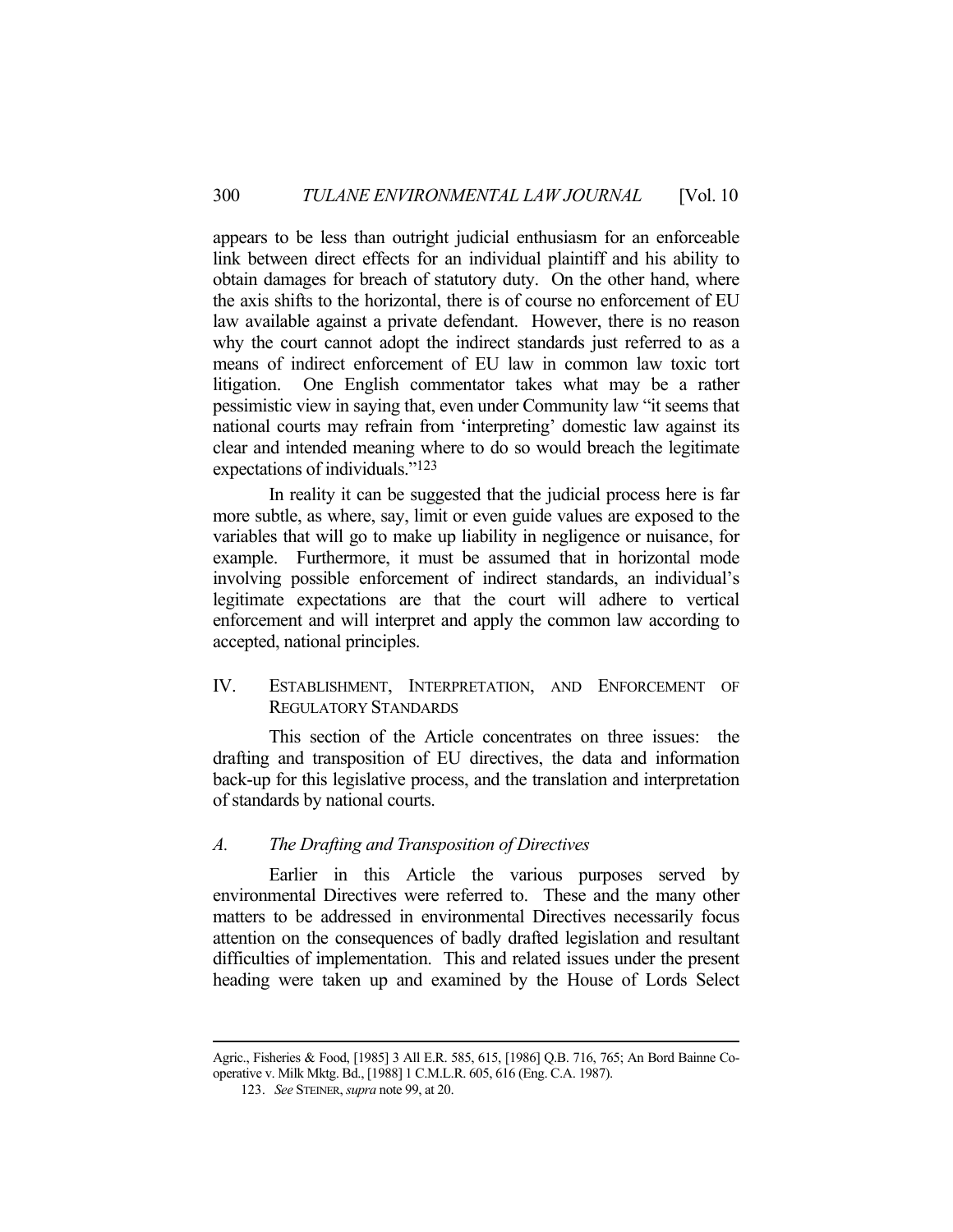Committee on the European Communities.124 The report of the Committee points out that policies that are not solidly based on scientific knowledge or experimental data will be likely to be called into question when given practical effect. Where transposition is concerned, the report stresses the failure of many member states to introduce national rules giving effect to Directives within the required time-scale.125

 Even when adopted, national legislation is often found to be defective either in form or in content. The Committee reported that at the end of 1990 the Commission had begun no less than 153 separate formal proceedings against member states for defective transposition.126 According to the Committee, the process of transposition in the U.K. is further complicated by the national style of legislation. Traditionally, Parliamentary draughtsmen have been concerned with matters of precision and the intended effects of legislation, rather than the essential principles where precise application of those principles can be worked out subsequently. The Committee is critical of the failure of the EU to identify in sufficient detail, as a matter of policy, the essential objectives behind environmental legislation. As a result there tends to be a range of widely differing practical solutions among the member states.

# *B. Data and Information Back-up for the Legislative Process*

 Some of the foregoing criticisms were taken up by the same House of Lords Committee in a later report.<sup>127</sup> At the heart of a report on the new European Environment Agency is the recognition of a need for environmental information which can be regarded as reliable and "userfriendly" by law-makers, policy-makers, scientists, enforcers, and others.128 The Committee noted that a high priority in the Agency's work program has been given to improving comparability of data collection and reporting on air quality, air emissions, surface freshwater and groundwater quality, nature conservation, and marine (including bathing water) quality.<sup>129</sup> In the case of the U.K., it is clear that, compared with many other EU member states, information collection is very decentralized, necessitating a greater network management approach. At the EU level there is no power in the Agency to *compel* the

 <sup>124.</sup> Ninth Report, Session 1991-92: Implementation and Enforcement of Environmental Legislation.

 <sup>125.</sup> *Id.*

 <sup>126.</sup> *Id.*

 <sup>127.</sup> Fifth Report, Session 1994-95: The European Environment Agency.

 <sup>128.</sup> *Id.*

 <sup>129.</sup> *Id.*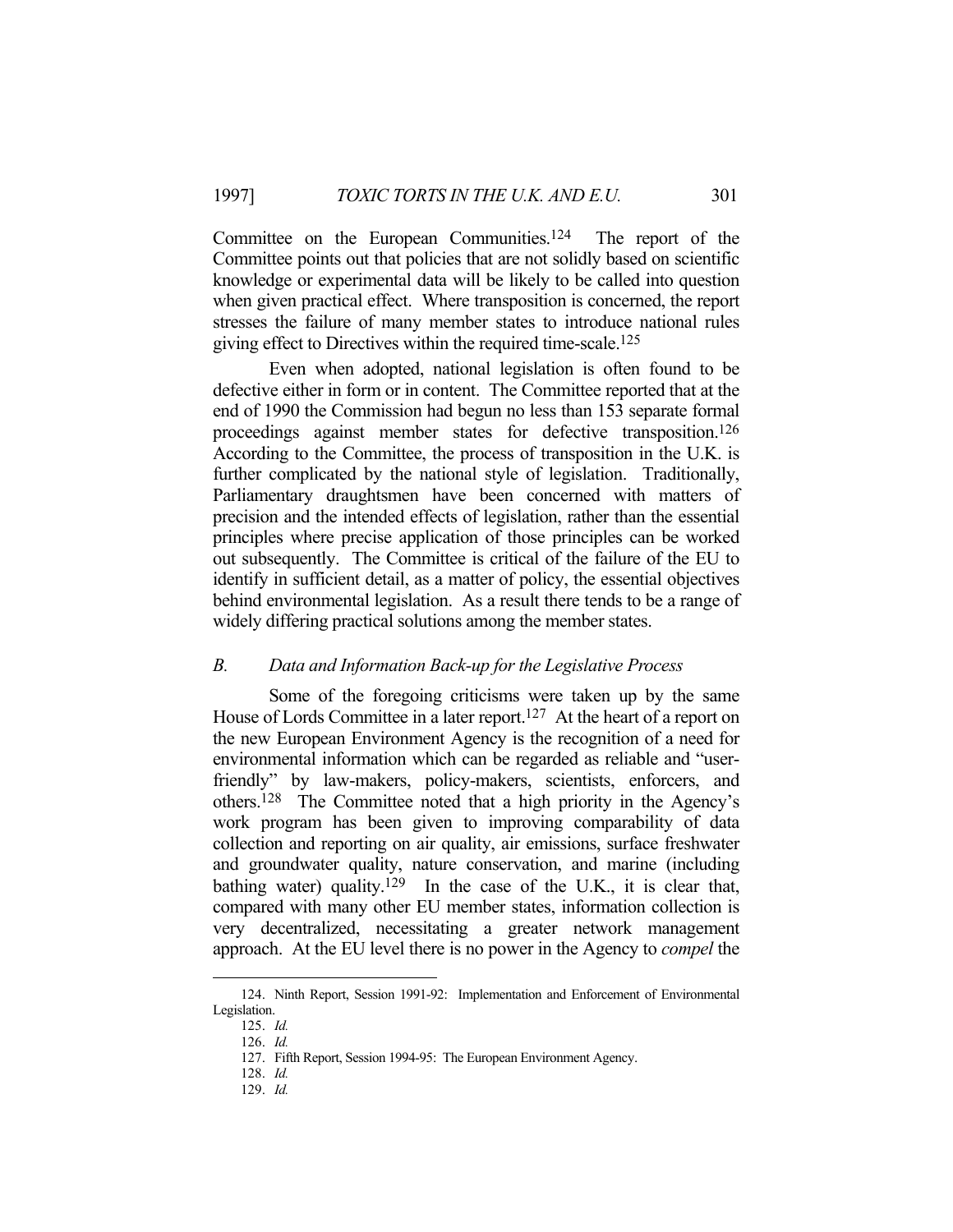production of information. In this respect, the founding Regulation is undoubtedly weak.130

 A further challenge for the new Agency relates to the way in which the quality of data may be tested. For this the Agency is reported to be promoting standardization to ensure reliability and the production of better information.

# *C. Translation and Interpretation of Standards by National Courts*

 In crude terms, there will be occasions when a national court deems it appropriate to undertake its own translation and interpretation of EU legislative standards. On other occasions, following a reference to the European Court of Justice under Article 177 of the EC Treaty, the national court will be guided by the European Court's finding.131 Prima facie the source of the dispute before the court is irrelevant. Whether there is a need for a reference to the European Court of Justice will usually depend on the centrality of the issue to the litigation as well as the complexity of the issue.132 There are, however, other variables to take into account. At one end of the axis is the Directive which plainly prescribes a limit value for, say, air or water quality. Arguably, there is little difficulty in what appears to be a straightforward application of such numbers to the dispute in hand. However, this example undoubtedly oversimplifies the process, if only because many Directives will predicate such numerical values on monitoring and sampling, the requirements for which may have been incorporated into the relevant municipal legislation.

 There is a rapidly developing awareness in the English courts of the factors and variables which are likely to affect the interpretation and application of EU law. This awareness is relevant both to the application and enforcement of direct or indirect standards as those terms have been defined earlier in this Article by reference to the distinction between vertical and horizontal effects. Accordingly, there is an approach akin to that of judicial review in the court, whether the matter is state compliance with Directive requirements and standards or state liability in tort for failure to comply with those requirements. For example, in setting estuarine limits in compliance with the Directive on Urban Waste Water Treatment,<sup>133</sup> the High Court observes that

 <sup>130.</sup> Regulation 1210/90/EEC, 1990 O.J. (L 120).

 <sup>131.</sup> *See* STEINER, *supra* note 99, at 32-41.

 <sup>132.</sup> *See id.* at 35.

 <sup>133.</sup> Regulation 91/271/EEC, 1991 O.J. (L 135/40).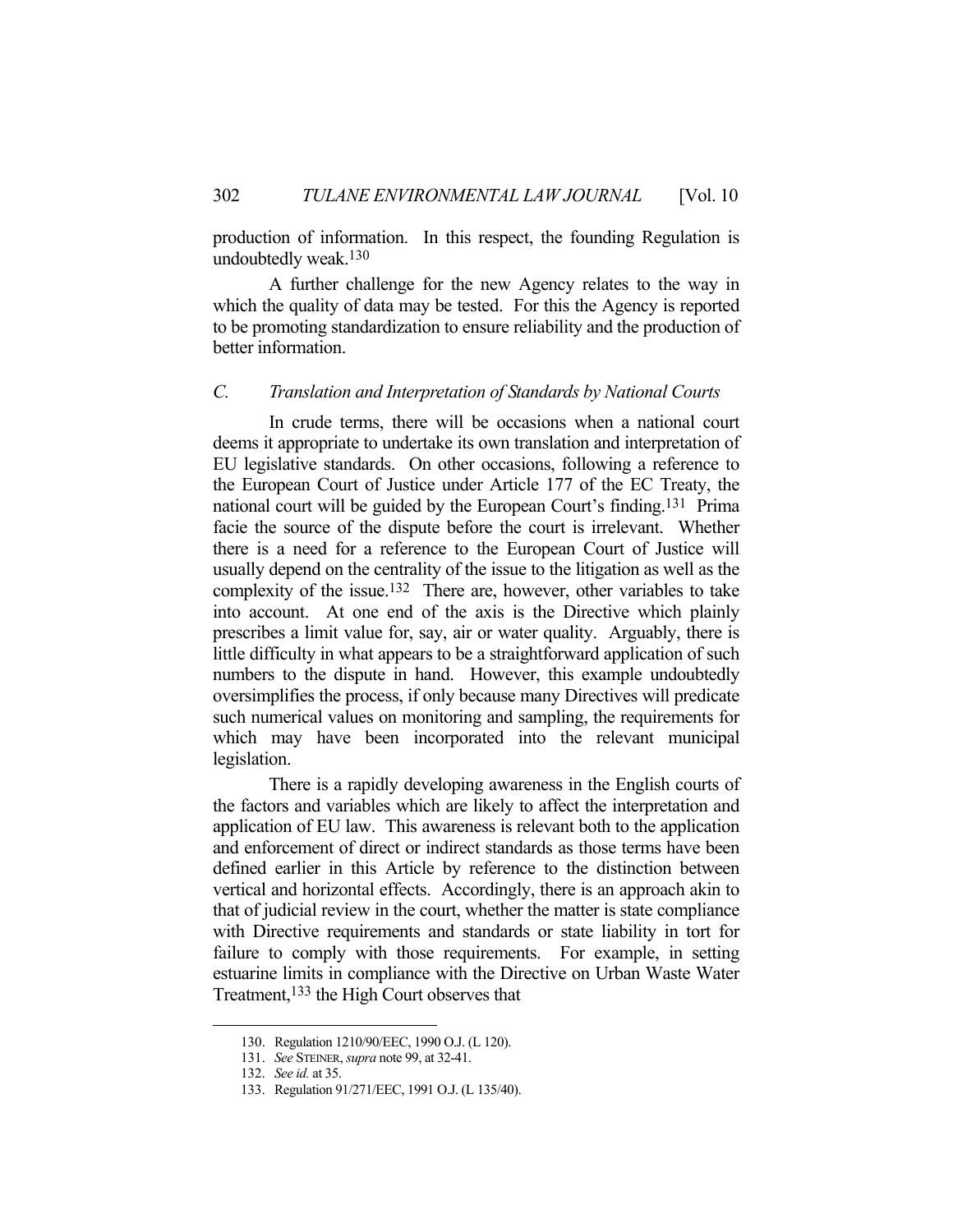it was intended that Member States should have a discretion in deciding how to establish outer estuarine limits.... [I]t can be implied from ... article  $2(12)$  that salinity or topography have to be used in establishing those limits. . . . [T]hey are obviously relevant considerations. . . . In my judgment, the cost of treatment of the waste water is not a relevant consideration. . . .134

 These are clear public law issues. The extent to which they are likely to influence tortious liability of state agencies is rather more problematic in English law, primarily by reference to a judicial reluctance to constrain decision-making responsibilities devolved to public bodies.135 Where private, toxic tort litigation is concerned it would seem to be clear that reliance on the foregoing public-law approaches is necessarily removed from the essential nature of that litigation. Such litigation normally would seem to involve reference to Directive standards and requirements only indirectly. For example, any indirect reference to Directive standards and requirements will be to, say, the relevant limit values or monitoring obligations which must be implemented and enforced by state agencies and be complied with by any private individual: a classic example of indirect effects.

# V. CONCLUSIONS

1

 It is much too ambitious to suggest that the setting of regulatory standards and limits can be or indeed should be the basis for common law liability in respect to so-called toxic torts. Occasionally among the recent cases examined, there may be an assumed link between such standards and limits. In *Margereson*, for example, the assumption was made without much inquiry or discussion into this basis for liability in nuisance.136 The decisions in *Budden* and *Graham* appear to be contradictory until it is appreciated that operations beyond statutory limits (found either in statute, or in a permit, license, or other authorization) are not *per se* a foundation for tortious liability unless the vexed question of causation is in the plaintiff's favor.137 None of the foregoing conclusions is capable of providing for the position in relation to negligence liability. Liability here focuses on process and procedural issues: operational

 <sup>134.</sup> R. v. Secretary of State for the Env't, *ex parte* Kingston upon Hull City Council, [1996] Env. L.R. 248, 261-62 (Q.B. 1996), *cited in* THE TIMES, Jan. 31, 1996 (Harrison J.).

 <sup>135.</sup> *See* X (Minors) v. Bedfordshire County Council, [1995] 3 All E.R. at 371, W.L.R. at 172 (H.L. 1995).

 <sup>136.</sup> *See supra* note 32 and accompanying text.

 <sup>137.</sup> *See supra* notes 13 and 43 and accompanying text.